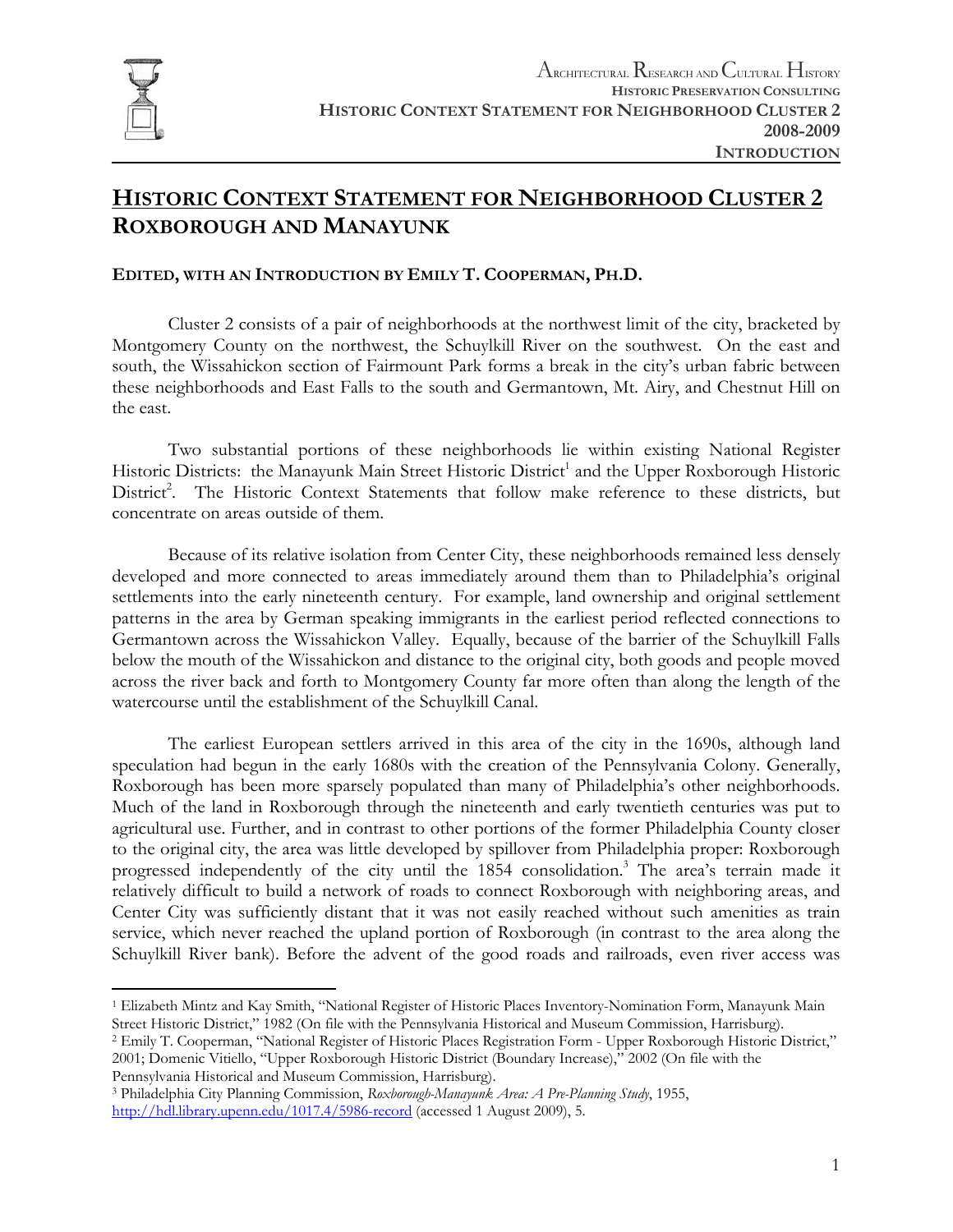

relatively difficult given the steep slopes of the Schuylkill's banks in most of the area and the barrier of the falls that prevented easy passage of goods and passengers beyond East Falls until the creation of the Fairmount Waterworks. River connections to Montgomery County on the western side were more readily established

Until the 1840s, Roxborough Township was a single entity, when Manayunk officially separated from the township and became an independent borough.<sup>4</sup> Through the nineteenth and early twentieth centuries, Roxborough remained an agricultural enclave, with pockets of industry along the Schuylkill River and Wissahickon Creek.

 Manayunk is located adjacent to the southeastern section of Roxborough in northwestern Philadelphia, six miles from Center City, and is bordered by the Schuylkill River on the southwest. Until 1824, Manayunk was locally known as Flat Rock because of a large, flat rock shelf in the river.<sup>5</sup> In 1824, the residents of Flat Rock held a town meeting and changed the name of the area to Manayunk, an adaptation from the Lenni Lenape word "manaiung," which meant "for the place where we drink water."6 In contrast to more rural Roxborough, Manayunk was a robust manufacturing community. This industrial development began in the 1820s, when the Schuylkill Navigation Company completed the Manayunk Canal and commenced selling water power rights to prospective manufacturers along the Schuylkill River. Prior to the canal's construction, the population of Manayunk was quite low, with only eleven houses along the Schuylkill River.<sup>7</sup> The waterfront property in Manayunk at that time was farmland, owned primarily by the Levering and Tibben families.<sup>8</sup> Jacob Levering purportedly built the first residence in Manayunk, a stone building, in 1736.<sup>9</sup> Benjamin and Michael Tibben owned a shad fishery and each owned a small, stone house in between the canal and Main Street.<sup>10</sup> When the Schuylkill Navigation Company began selling water power rights along the canal, Manayunk's industrial complex began a steady climb. The area's population followed in due course.

 Manayunk's industry was anchored in textiles, especially yarns, between the middle of the nineteenth century and the Great Depression of the 1930s. An industrial directory of Philadelphia showed that there were at least fifty separate companies or individuals producing goods in 1919.<sup>11</sup> During the Great Depression, however, Manayunk's industrial strength began to vanish as

1

<sup>4</sup> Please see the historical context study on Manayunk for the area's history. 5Ibid., 52.

<sup>6</sup> Nicholas Myers, *Milestones in History, 1690-1990: Roxborough, Manayunk, Wissahickon, Andorra* (Philadelphia: The

Roxborough-Manayunk-Wissahickon Historical Society, 1990), 23.<br><sup>7</sup> Charles V. Hagner, *Early History of the Falls of Schuylkill, Manayunk, Schuylkill and Lehigh Navigation Companies, Fairmount <i>Waterworks, Etc.* (Philadelp

<sup>&</sup>lt;sup>8</sup> Horatio Gates Jones, "Historical Sketch of Roxborough & Manayunk," in *Manayunk*, Roxborough, and Falls of Schuylkill *Directory for 1883* (Philadelphia: R.W. Givin, 1883), 21.<br><sup>9</sup> Ibid., 21. Please see the Roxborough Context Study for more details regarding the Levering Family, and specifically

Jacob Levering, pp. 3-4.

<sup>10</sup> Hagner, *Early History of the Falls of Schuylkill, Manayunk, Schuylkill and Lehigh Navigation Companies, Fairmount Waterworks, Etc.*, 55. 11 *Third Industrial Directory of Pennsylvania, 1919* (Harrisburg: J.L.L. Kuhn, 1920), entire text.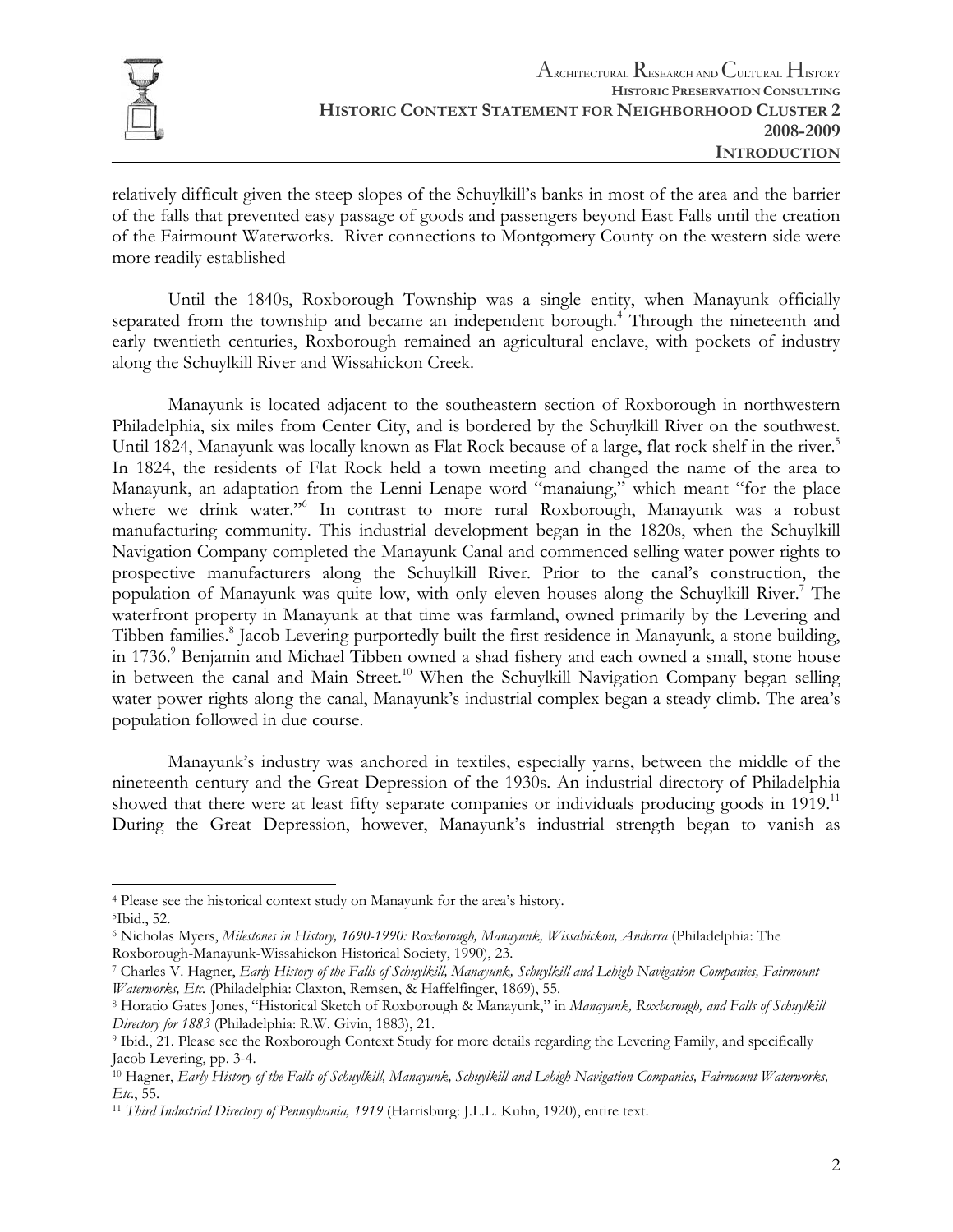

companies failed and jobs disappeared. After World War II, the last of Manayunk's surviving industry also left the area.

#### **Topography**

The section of Philadelphia that encompasses the current neighborhoods of Roxborough and Manayunk lie in the Piedmont physiographic province, and is characterized by topography that constitutes some of the highest land above sea level of the city. The upland area is largely defined by a ridge on which, aptly, Ridge Avenue is located as its spine. The land between the top of the ridge and the Schuylkill River (on one side) and Wissahickon Creek (on the other) is characterized by steep slopes and ravines. All of these ravines formerly held small streams conducive to small-scale mill operation. Although many of these have been culverted over, particularly in Manayunk where urban development is denser, several open streams feeding into the Schuylkill survive in Upper Roxborough.

The soil, hospitable to agricultural exploitation, remained in agricultural use well into the twentieth century in many parts of Roxborough. Deposits of various types of stone that underlie the upland of this region of the city were relatively easily attained through quarrying, which began in the eighteenth century.

#### **Periods of Development**

#### **First Period of Development: ca. 1690- 1820 Settlement, farming, and small mills**

This section of the city saw significant European settlement begin at the end of the seventeenth century. Throughout the eighteenth century, milling along the Wissahickon at the southern end of Roxborough and on other ravine streams was established. The majority of the area was devoted to farming, however, including the large estate of the Levering family. Because of the relative difficulty of access from the principal Philadelphia settlement along the Delaware River waterfront, the area did not see development of country seat estates, in contrast to the Schuylkill downstream and the Delaware north of the original city.

#### **Second Period of Development: 1820-ca. 1930 Internal improvements and the development of Manayunk**

The second decade of the nineteenth century saw a group of developments that led to the creation of Manayunk as an industrial village. The most important of these was the establishment of the Schuylkill Canal and the Flat Rock Dam, which provided the scale of water power source needed for large industrial operations. The early nineteenth century also saw the first railroad established into the area, also along the river, and the first bridge across the Schuylkill at Flat Rock.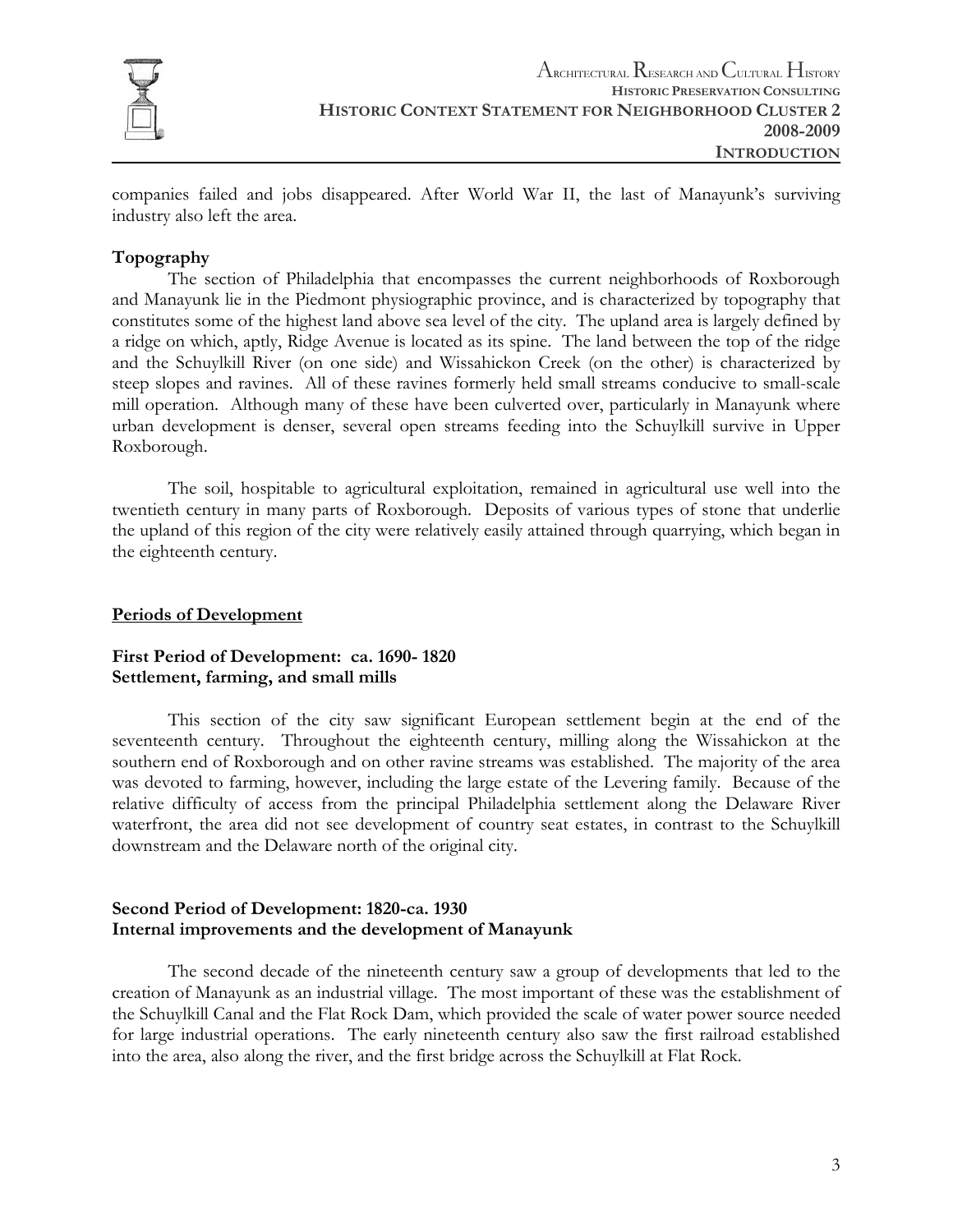

 Industrial and concomitant residential development in Manayunk grew very rapidly, and the village quickly became a center of textile manufacturing in the city. While Manayunk continued to swell with immigrant workers as its industry prospered, Roxborough remained relatively rural for the most part, although by the end of the nineteenth century, large tracts of this neighborhood had been purchased for speculative purposes by developers. Particularly notable among these was Henry H. Houston, who built substantial portions of Chestnut Hill.

 Manayunk's industry began to decline significantly with the advent of the Great Depression, although the residential area did not depopulate as in other portions of the city.

#### **Third Period of Development: ca. 1930-present**

Despite the decline of Manayunk's industry, the area did not see the loss of community in the twentieth century. Instead, both Roxborough and Manayunk continued to see development, particularly after World War II. The post-war development of Andorra and the establishment of Henry Avenue as a major artery spurred continual residential growth in the 1950s and 1960s in Roxborough. As one of the few areas of the city with open land, the neighborhood continued to see large scale residential development through the end of the twentieth century. Although Manayunk continued in stasis through the 1970s, substantial gentrification beginning in the 1980s brought substantial investment in the built environment and considerable rehabilitation of existing fabric, both industrial and residential.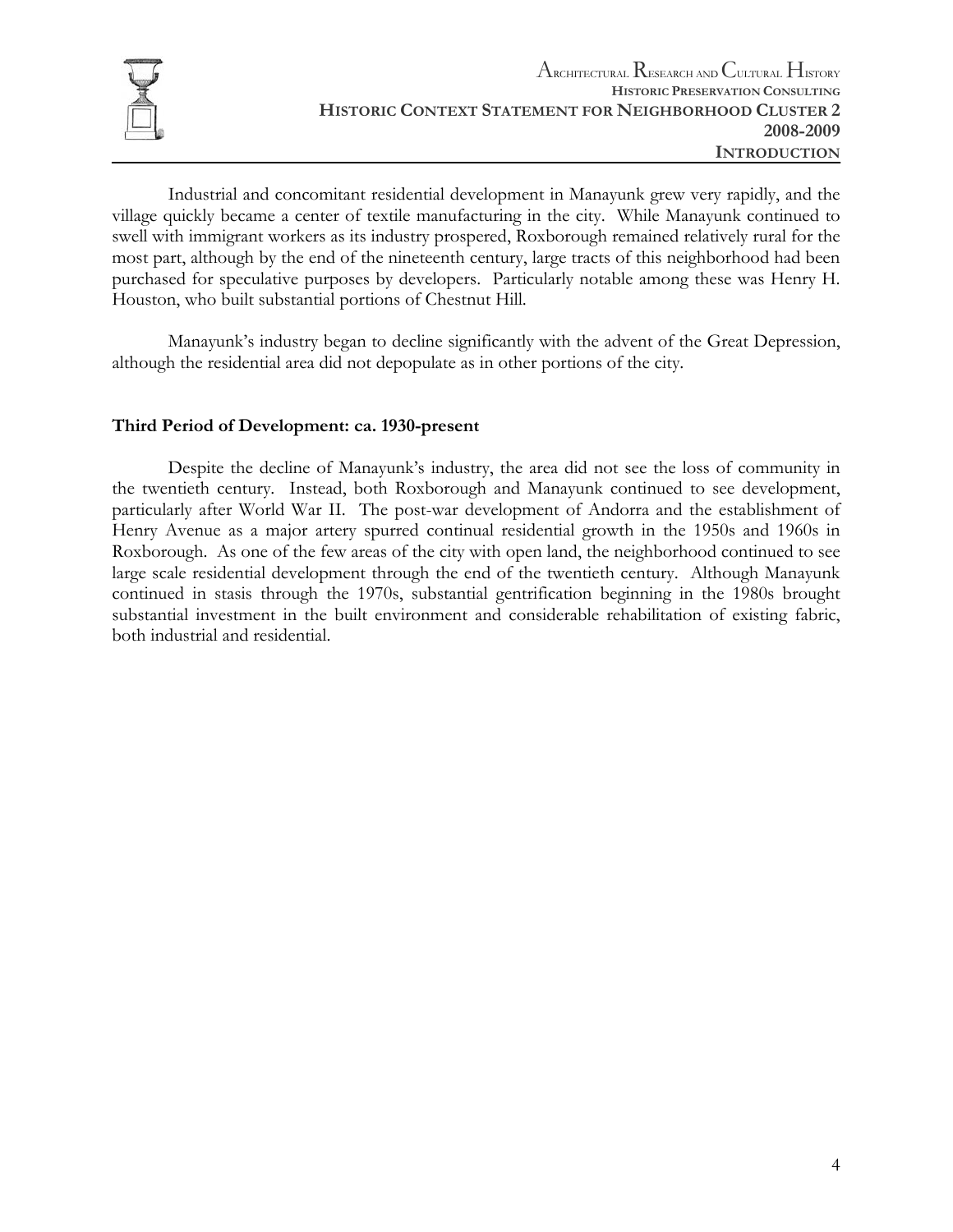

### **ROXBOROUGH By Claire G. Schmieder, M.A.**



### **Roxborough's Early History, c. 1680 to c. 1800**

### *Kelpius and the Hermits on the Ridge*

 Both historical documentation and anecdotal evidence provide the story of Kelpius and the Hermits on the Ridge. Kelpius was a Bavarian religious leader who espoused millennial and universalistic doctrines. In 1693, he sailed for America with about forty followers, which Kelpius recounted in his journal, written in Latin. His ship arrived in Philadelphia in June 1694, and he and his followers settled in the woods near Wissahickon Creek, remaining there for about ten years.<sup>12</sup>

<sup>1</sup> 12 John Fanning Watson and Willis Pope Hazard, *Annals of Philadelphia, and Pennsylvania in the Olden Time: or, Memoirs, Anecdotes, and Incidents of Philadelphia and Its Inhabitants from the Days of the Founders* (Philadelphia: E.S. Stuart, 1899), 458-460.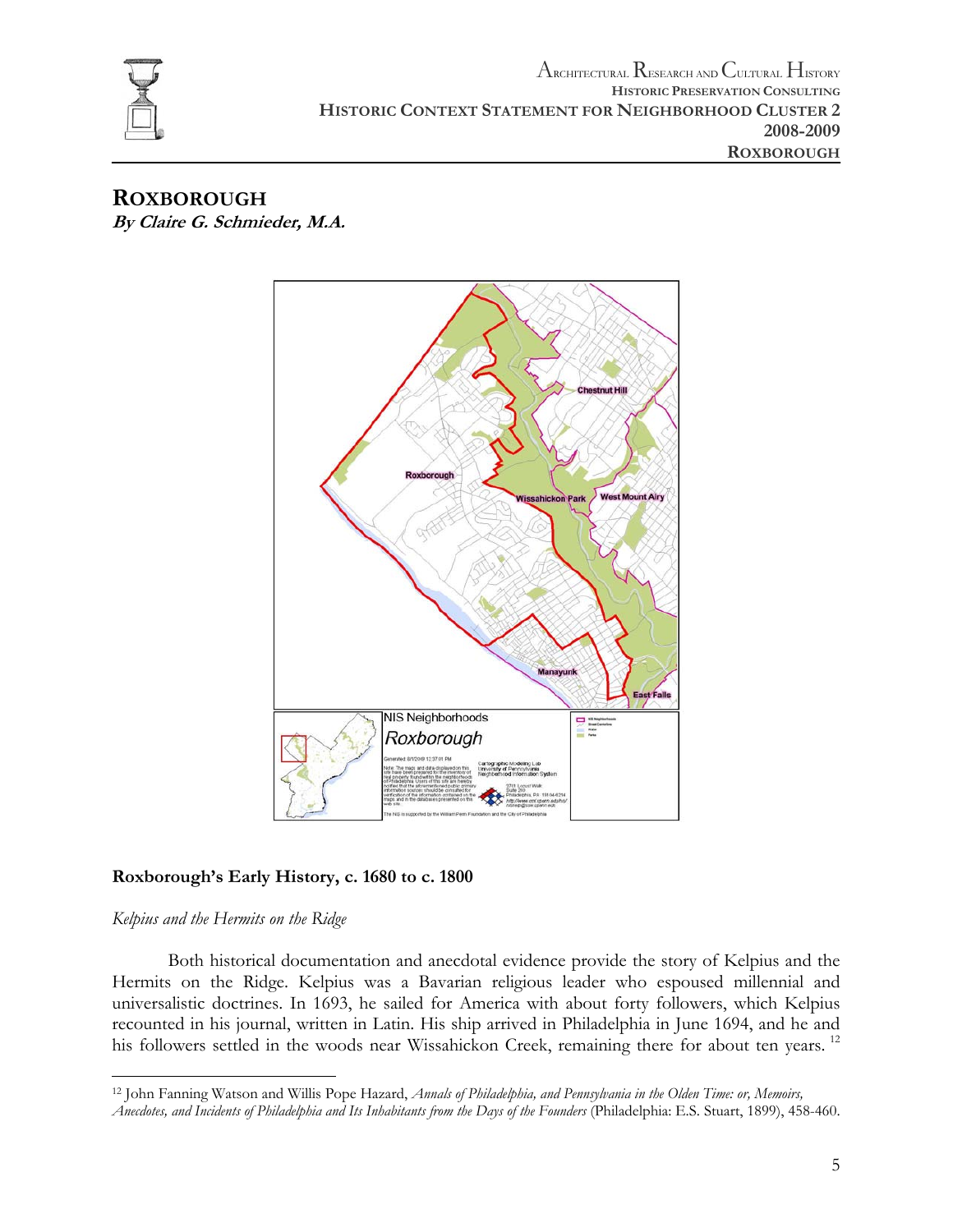

They apparently held religious services in the forest and other settlers from the area would come to hear Kelpius' sermons. One source claims that they provided some education for the area's children, and "doubtless their aid in this respect was gladly sought by the early settlers, who were desirous to have their children receive the rudiments of an education."<sup>13</sup> The Hermits on the Ridge were Pietists, and thus doctrinally aligned with Lutherans and Protestants. Their religious philosophy was that the progression of the soul took place in three stages: the barren, the fruitful, and the transcendent. The Hermits also believed that a "woman of the wilderness," imagery taken from the book of Revelations, would arrive as a representation of the coming millennium. Kelpius and his followers lived in small huts on present day Hermit Lane, in between Ridge Road and the Wissahickon Creek. Kelpius died in 1704, and his followers eventually joined other churches; some joined the Ephrata Brethren, or Tunkers, and others joined the Roxborough Baptist Church.<sup>14</sup>

#### *First Land-Patent Holders in Roxborough*

 Between 1683 and 1684, William Penn sold over 4,200 acres in Roxborough to eleven individuals. While these men were the first land-owners in Roxborough, their interest in the area was purely speculative. Within fifty years, the first eleven patents were divided and resold to at least forty people, with tracts ranging in size from thirty to four hundred acres. This second set of sales was more permanent; six of what would become Roxborough's most influential families bought land at this time: the Cooks, the Houlgates, the Leverings, the Righters, the Rittenhouses, and the Woods.15 The Leverings and the Rittenhouses were, however, the only two families who remained in Roxborough long-term. Members of both these families were engaged in the two activities that marked land use and development in Roxborough in this first period and which continued to influence its development well into the twentieth century: agriculture and industry.

#### *The Levering Family*

1

 Gerhard and his brother Wigard Levering arrived in Pennsylvania from Holland during the summer of 1685 and first settled in Germantown. Between 1691 and 1692, Wigard moved to Roxborough; within a decade, he owned five hundred contiguous acres of land in Roxborough and began farming. He prospered and died a wealthy man in 1744.16 Wigard's eldest son William was born in Germany in 1677 and came with his family to Pennsylvania at the age of eight; he was fifteen when his family moved to Roxborough. In 1717, Wigard gave William a large tract of land, which consisted of the unsold portions of Wigard's speculative land holdings in Roxborough. William was a farmer like his father. When he died in 1746, his estate was valued at  $\frac{170.13.6^{17}}{2}$ 

<sup>13</sup> Horatio Gates Jones, *The American Historical Record, and Repertory of Notes and Queries Concerning the History and Antiquities* 

*of America and the Biography of Americans*, vol. 2 (Philadelphia: Samuel P. Town, 1873), 3. 14 J. Thomas Scharf and Thompson Westcott, *History of Philadelphia, 1609-1884*, vol. 2 (Philadelphia: L.H. Everts & Co., 1884), 1319.

<sup>15 &</sup>quot;Map Showing the Roxborough Tracts Bought by the First Purchasers" and "Map Showing the Roxborough Tracts Purchased by Early Settlers" from Joseph Starne Miles and Rev. William H. Cooper, *A Historical Sketch of Roxborough, Manayunk, and Wissahickon* (Philadelphia: George Fein & Co., 1940), inserts.<br><sup>16</sup> Horatio Gates Jones, *The Levering Family; or, a Genealogical Account of Wigard Levering and Gerhard Levering, Two of the Pioneer* 

*Settlers of Roxborough Township, Philadelphia County, Pennsylvania* (Philadelphia: King & Baird, 1858), 3-12. 17 Ibid., 18-21.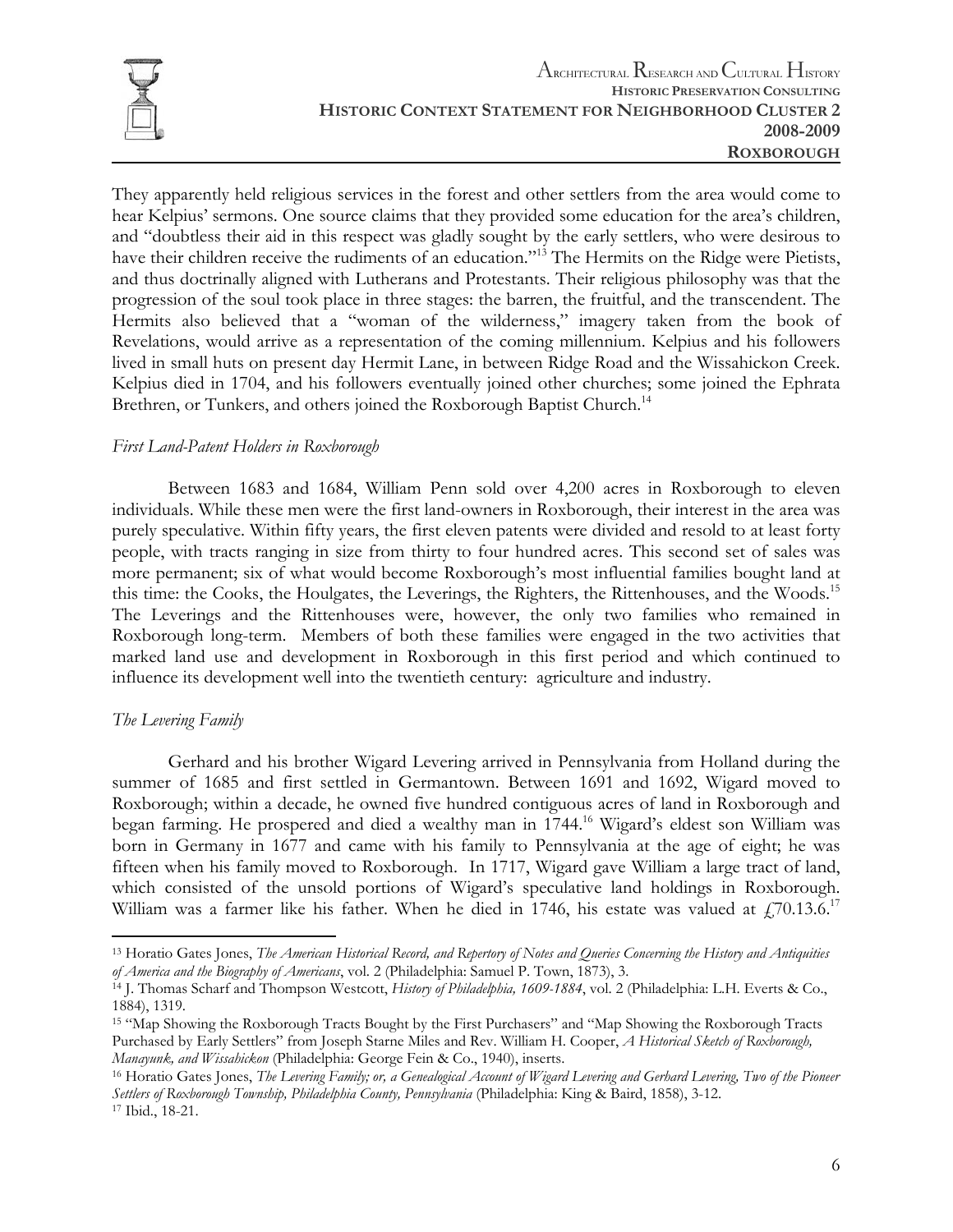

William built the Levering Hotel, Roxborough's first hotel, in 1731. He also gave land on which Roxborough's first school was built in 1748.<sup>18</sup> Wigard's son Jacob was the first of his twelve children to be born in Roxborough. In 1717, Wigard granted Jacob eighty-five acres of land along the Schuylkill River, which ran above and below Green Lane and extended to Levering Street. This land comprises much of present-day Manayunk. Jacob lived on this land, first in a log cabin, and then in a stone house on the northwest side of Green Lane that he built in 1736. Besides farming, Jacob was also engaged in industrial undertakings. He owned a distillery in Roxborough and a saw mill on the western side of the Schuylkill River in what is now Montgomery County. Jacob died in 1753 with an estate valued at the substantial sum of  $\text{\textsterling}594.01$ .<sup>19</sup>

#### *The Rittenhouse Family and the Paper Industry*

 William Rittenhouse was one of the most prominent members of the early generations of the Rittenhouse family in the United States. Born in Germany in 1644, his family earned a living in the country's paper-making industry, a trade that allowed the dissemination of the ideals of the Protestant Reformation throughout Europe. In the late 1680s, William immigrated to America, living first in New York, where he met and married his wife, Wilhelmina de Wees.<sup>20</sup> A few years later, William, along with four other investors, William Bradford, Robert Turner, Samuel Carpenter, and Thomas Tresse, formed the company that would build one of America's first paper mills. <sup>21</sup> They constructed the mill in Roxborough in the early 1690s on a small stream called Paper-Mill Run. The stream emptied into the Wissahickon Creek about two miles above its intersection with the Schuylkill River.<sup>22</sup> By 1705, William bought out the other investors and became the sole proprietor of the papermill.<sup>23</sup> After he bought out the other investors, William conferred ownership of the mill to his son Claus. In 1708, William Rittenhouse died. Claus continued to run the mill, supplying paper to Philadelphia, Germantown, and parts of New York.<sup>24</sup>

 The mill was simply-built, powered by a wheel that hung over Paper Mill Run and turned with the movement of the water through the stream. This type of structure was called an undershot mill, and while easy to construct, was at the mercy of the water currents: if the water flow decreased, so did the power to the mill; and, if the water flow suddenly increased because of a flood, the wheel could easily break under the intensified pressure.<sup>25</sup> The paper that came from the Rittenhouse mill during the late seventeenth and eighteenth centuries was made by hand, each sheet crafted separately. First, workers pounded rags into pulp in stone or iron mortars using trip-hammers. After pulp was placed in frames, it needed several days to dry completely.<sup>26</sup> The final product carried the

<sup>18</sup> Ibid., 187.

<sup>19</sup> Ibid., 22-25.

<sup>20</sup> James Green, *The Rittenhouse Mill and the Beginnings of Papermaking in America* (Philadelphia: The Library Company of Philadelphia and Friends of Historic RittenhouseTown, 1990), 3-5.<br><sup>21</sup> Horatio Gates Jones, "Historical Sketch of the Rittenhouse Papermill; the First Erected in America, A.D. 1690," *The* 

Pennsylvania Magazine of History and Biography 20 (1896): 322.<br><sup>22</sup> Green, *The Rittenhouse Mill*, 5; Jones, "Historical Sketch of the Rittenhouse Papermill," 317.<br><sup>23</sup> Jones, "Historical Sketch of the Rittenhouse Papermil

<sup>&</sup>lt;sup>25</sup> Green, *The Rittenhouse Mill*, 23.<br><sup>26</sup> Jones, "Historical Sketch of the Rittenhouse Papermill," 324.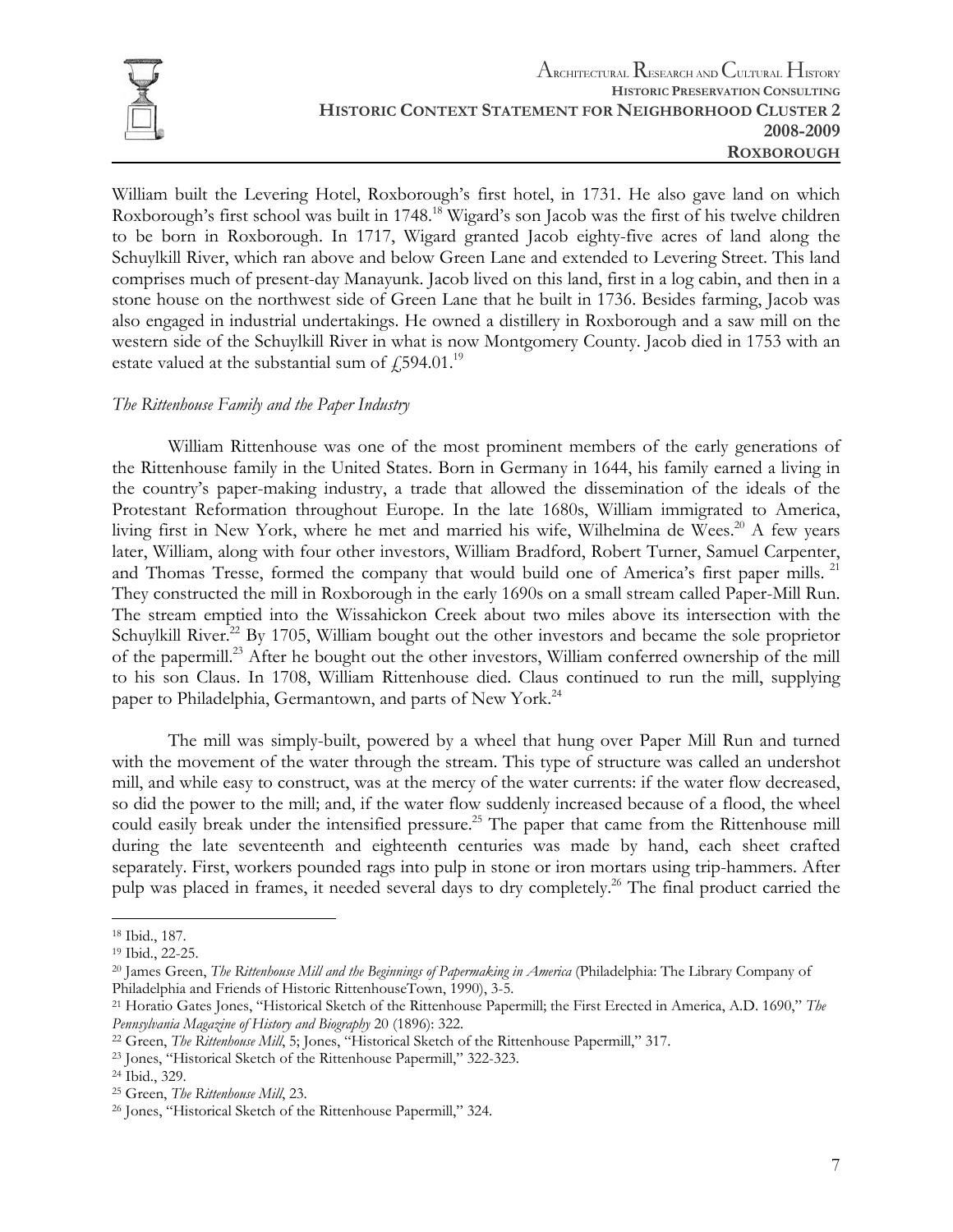

watermark of the Rittenhouses. Their first watermark was the word "Company," which referred to the initial company that built the mill. The second watermark used at the mill was "WR" for "William Rittenhouse" on one half of the sheet and a logo of a crown and a shield with a clover on it with the word "Pensilvania" beneath it on the other half of the sheet. $27$ 

 In either 1700 or 1701, a flood in Paper Mill Run destroyed the original mill. William Rittenhouse chose a new site in 1702 that was a short distance from the first mill, and constructed a stronger, larger mill. William recycled some of the building and paper-making materials from the first mill, primarily the wood beams, but also water troughs, the "Presse," and over two hundred and fifty pounds of iron. By reusing these materials, William saved  $f<sub>1</sub>17.14.4$ , a large sum of money in the early eighteenth century.<sup>28</sup>

#### *Other Early Industry in Roxborough*

 Another of the earliest mills in the Roxborough area was "Robeson's Mill," also known as the "Wissahickon Mill" and found on the south side of the creek at its mouth. A deed dated 1691 shows that John Townsend, a millwright, and Robert Turner sold fifty three and one-half acres to Andrew Robeson; the property included a house and a saw-and-grist mill.<sup>29</sup> After his death in 1719 or 1720, his will stipulated that his oldest son would take charge of "all land and tenements belonging to the Roxborrow [sic] Mill and Bolting Mill."<sup>30</sup> Grist mills were the most common type of industry in eighteenth-century Roxborough. In 1779, there were at least eleven mills in the area, eight of which were grist mills.<sup>31</sup>

#### *Transportation during Roxborough's Early History*

 Although small-scale industrial production was enabled by the streams found in the Schuylkill upland ravines, industry in Roxborough was limited in scale through the eighteenth century not only because the hilly, rocky terrain made constructing an industrial building and railroad lines difficult, but also because the population of the area was low. The chart below illustrates Roxborough's modest population and moderate growth over the second half of the eighteenth century.<sup>32</sup>

| Population in Roxborough, 1741 to 1810 |               |  |
|----------------------------------------|---------------|--|
| 1741                                   | 175 residents |  |
| 1753                                   | 290 residents |  |

<sup>27</sup> Ibid., 324-325.

<sup>28</sup> Ibid., 326-328.

<sup>&</sup>lt;sup>29</sup> T.A. Daly, *The Wissahickon* (Philadelphia: The Garden Club of Philadelphia, 1922), 13.<br><sup>30</sup> Jones, *The Levering Family*, 187.<br><sup>31</sup> The grist mills were owned by the Robeson family, John Vanderen and Martin Rittenhou William Rittenhouse, Abraham Rittenhouse, Peter Care, John Gorgas, and Thomas Livezey. The Rittenhouse papermill was in operation, as well as a fulling mill owned by Matthew Houlgate and Christian Snyder and an oil mill owned by Benjamin Gorgas. Jones, *The Levering Family*, 187. 32 Data taken from Jones, *The Levering Family*, Appendix A, 189.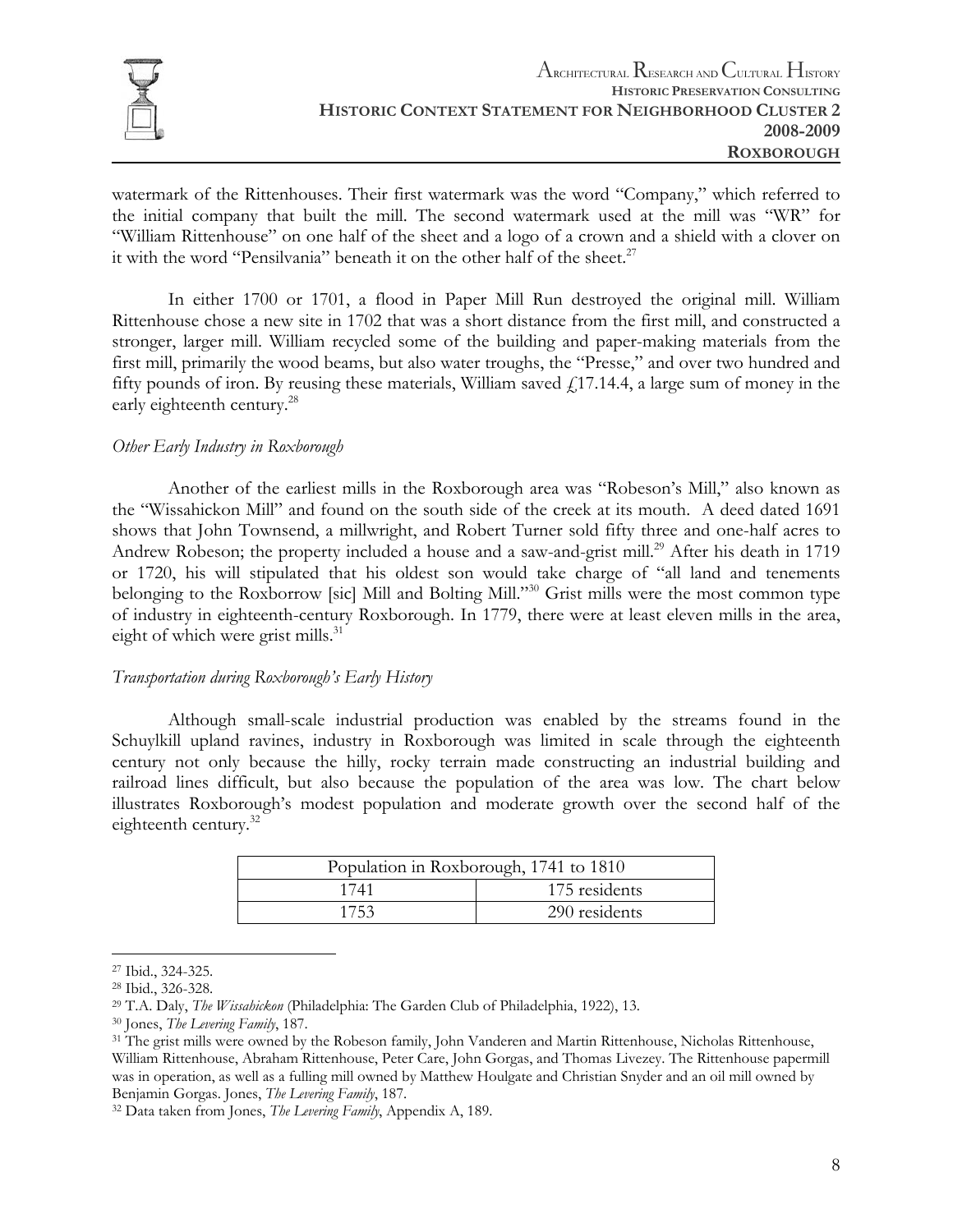

| 1779 | 600 residents  |
|------|----------------|
| 1788 | 700 residents  |
| 1799 | 1000 residents |
| 1810 | 1400 residents |
|      |                |

One important factor in the slow population growth was the difficulty of access to the area, including the limited number and poor conditions of the roads in Roxborough. The first thoroughfare through Roxborough was Ridge Road, constructed in 1706, and named for its course over the ridges of the hills between the Schuylkill River and the Wissahickon Creek. When it was built, it ran from the Wissahickon Mills to Philadelphia and it was the only real artery from the city proper into Roxborough.<sup>33</sup> During the eighteenth century, Ridge Road was widened to fifty feet in order to allow the passage of market wagons. Despite the fact that Ridge Road was a major conduit through Roxborough, its condition was often quite poor, with deep ruts and mud, making travel along the road inconvenient.<sup>34</sup> In fact, in the early 1800s, frequent traffic from heavy wagons made the road impassable in areas, which forced many people to cross through to Germantown's turnpike (Germantown Avenue) in order to reach Philadelphia.<sup>35</sup> In response to the poor travel conditions along Roxborough's only major road, the Ridge Turnpike Company was founded to improve Ridge Road. The company acquired the rights to build a macadamized road, not less than forty feet, nor more than sixty feet in width, with a summer road running alongside it. The Company was also responsible for all of the road's maintenance and repairs.<sup>36</sup> In March, 1811, construction on the road began; Ridge Road was complete in 1812.

 Although Ridge Road was the only conduit between Roxborough and Philadelphia proper, many other smaller roads crisscrossed the area, principally connecting to the area's mills and farms to Ridge Road. These roads typically also provided passage to the largest estates in Roxborough. School House Lane, which was constructed around 1702, ran along the southern edge of the Roxborough Township. Thomas' Mill Road, in Upper Roxborough, was laid out sometime between 1738 and 1739. Rittenhouse Road, known as Red Bridge Road when it was built, was constructed in either 1767 or 1768, and was in the southeastern part of Roxborough. All of these roads crossed the Wissahickon Creek at dams or small bridges that were often swept away during flooding, which only exacerbated residents' ability to travel freely through the borough and into Germantown and Philadelphia.<sup>37</sup>

<sup>&</sup>lt;sup>33</sup>Ridge Avenue remained the only major artery between Roxborough and Philadelphia until the construction of the Schuylkill Expressway in the mid-twentieth century. Carl A. Sundstrom, *A Short History of Roxborough and Manayunk*, part of an address delivered by the author on Thursday, February 11, 1909 at the Lyceum Hall, Roxborough, Pennsylvania, 6. 34 Ibid., 7.

<sup>35</sup> Ibid., 7-8.

<sup>36 &</sup>quot;Ridge Avenue Passenger Railway Company v. City of Philadelphia," July 15, 1897, *The Atlantic* Reporter 37 (May 5- August 25, 1897): 910.

<sup>37</sup> Thomas' Mill Road, Livezey Mill Road, and Rittenhouse Road are located within present day Wissahickon Park. Joseph D. Bicknell, "The Wissahickon in History, Story and Song," paper read before the City History Society of Philadelphia, October 10, 1906, in *Philadelphia History: Consisting of Papers Read before the City History Society of Philadelphia* (Philadelphia: City History Society, 1917), 6.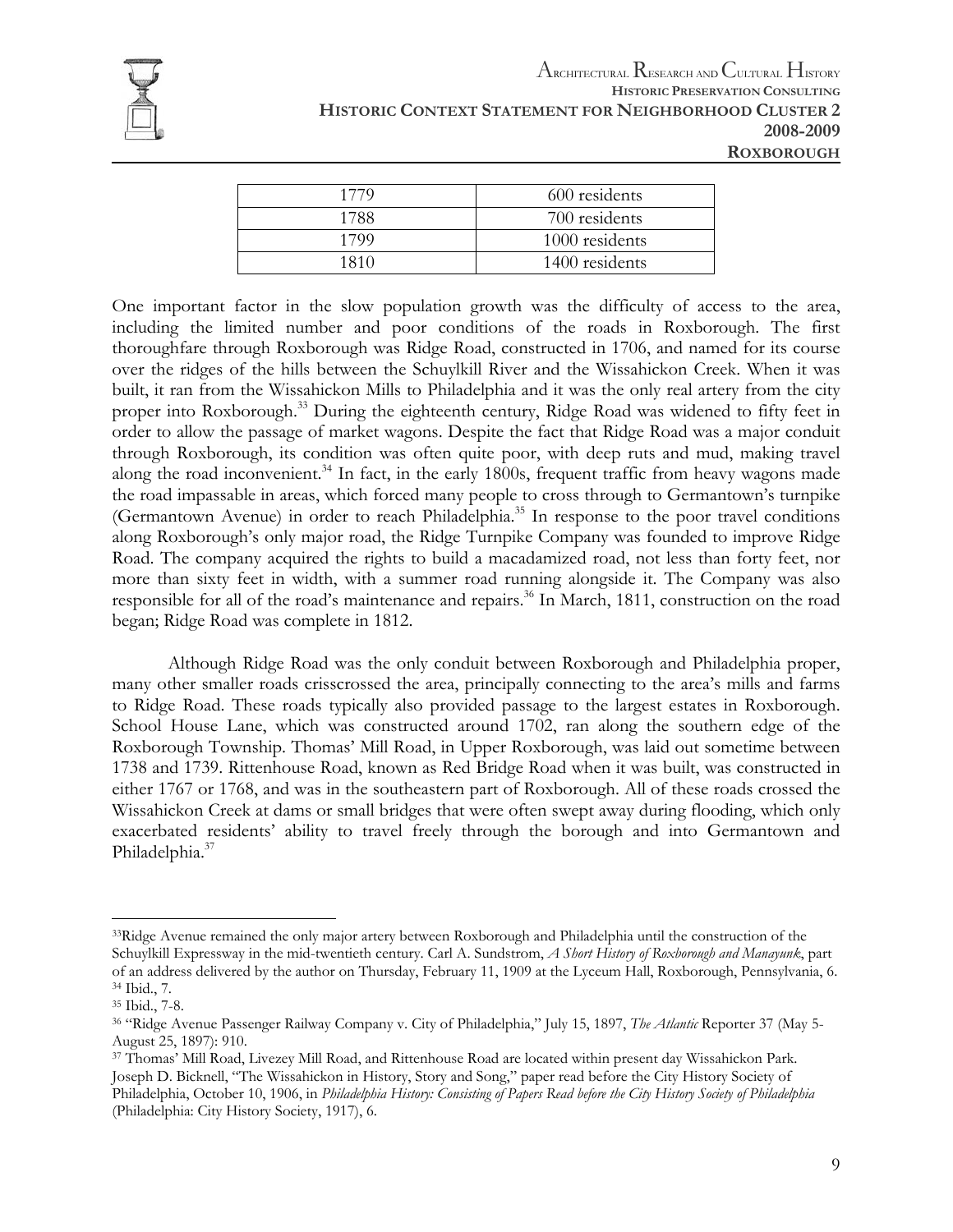

#### *The Gorgas House – The Monastery*

 One of Roxborough's more impressive surviving residential properties is Joseph Gorgas' residence the Monastery. Between 1746 and 1747, Gorgas built his residence on a large tract of land bordering the Wissahickon Creek, which he purchased from Benjamin Shoemaker. Gorgas was a Seventh Day Baptist and wished to have an isolated residence for meditation and solitude, as well as for furthering his grist mill business. The stone house is three stories, with an adjoining grist mill and saw mill. The main section of the house is thirty-three-by-thirty-two feet with a kitchen extension on the eastern side; the main section has a hollow cornice roof between the second and third stories. When it was built, it was one of the largest residences in the area and may have been one of the first three-story homes in the immediate vicinity of Philadelphia.<sup>38</sup>

#### *The Roxborough Baptist Church*

The first church in Roxborough was the Roxborough Baptist Church, organized in 1789 by thirty-two residents who had been dismissed from the First Baptist Church in Philadelphia.<sup>39</sup> Initially, the group met in the Roxborough school building. Then, in September 1789, the Philadelphia Baptist Association met and officially recognized the church and gave approval for its constitution. At this point, a thirty-by-forty foot, two-story, stone building was erected on a lot on Ridge Road, given to the church by Nathan Levering. The construction of the church cost nearly £600. In October 1790, the church building was dedicated, free of debt. The Roxborough Baptist Church was, for the residents of Chestnut Hill, the closest Baptist church; the few Baptists in Chestnut Hill usually attended the services in Roxborough rather than traveling into Philadelphia on Sundays.<sup>40</sup>

#### **Nineteenth-Century Roxborough**

Most of Roxborough remained in agricultural use during the nineteenth century. Many of the grist mills and paper mills of the previous century continued to produce goods until the creation of the Wissahickon portion of Fairmount Park.<sup>41</sup> In contrast to Roxborough's neighbor, Manayunk, the area continued to be relatively inaccessible and rural. Civil engineer Charles Ellet, Jr.'s 1843 survey of Philadelphia County shows Roxborough to be open land, with large, contiguous areas owned by a handful of individuals.<sup>42</sup> Surveys of Roxborough during the late nineteenth century also

ventures had developed in Roxborough by the middle of the nineteenth century. Charles Ellet, Jr., *A Map of the County of Philadelphia from Actual Survey Made under the Direction of Charles Ellet, Jr., Civil Engineer, and in Accordance with the Act of Assembly Passed June 30th, 1839*, West Philadelphia Community History Center,

```
http://www.archives.upenn.edu/histy/features/wphila/maps/map1843ellet.html (accessed 23 July 2009). 42 Ibid.
```
 $\overline{a}$ 38 Unfortunately, the HABS data pages for The Monastery are not among the documents in the Library of Congress' Historic American Building Survey collection. Julius Friedrich Sachse, *The German Sectarians of Pennsylvania, 1708-1742: A* 

Critical and Legendary History of the Ephrata Cloister and the Dunkers (Philadelphia: P.C. Stockhausen, 1899), 284-285.<br><sup>39</sup> The reason for the dismissals has been elusive. Scharf and Westcott, *History of Philadelphia*, v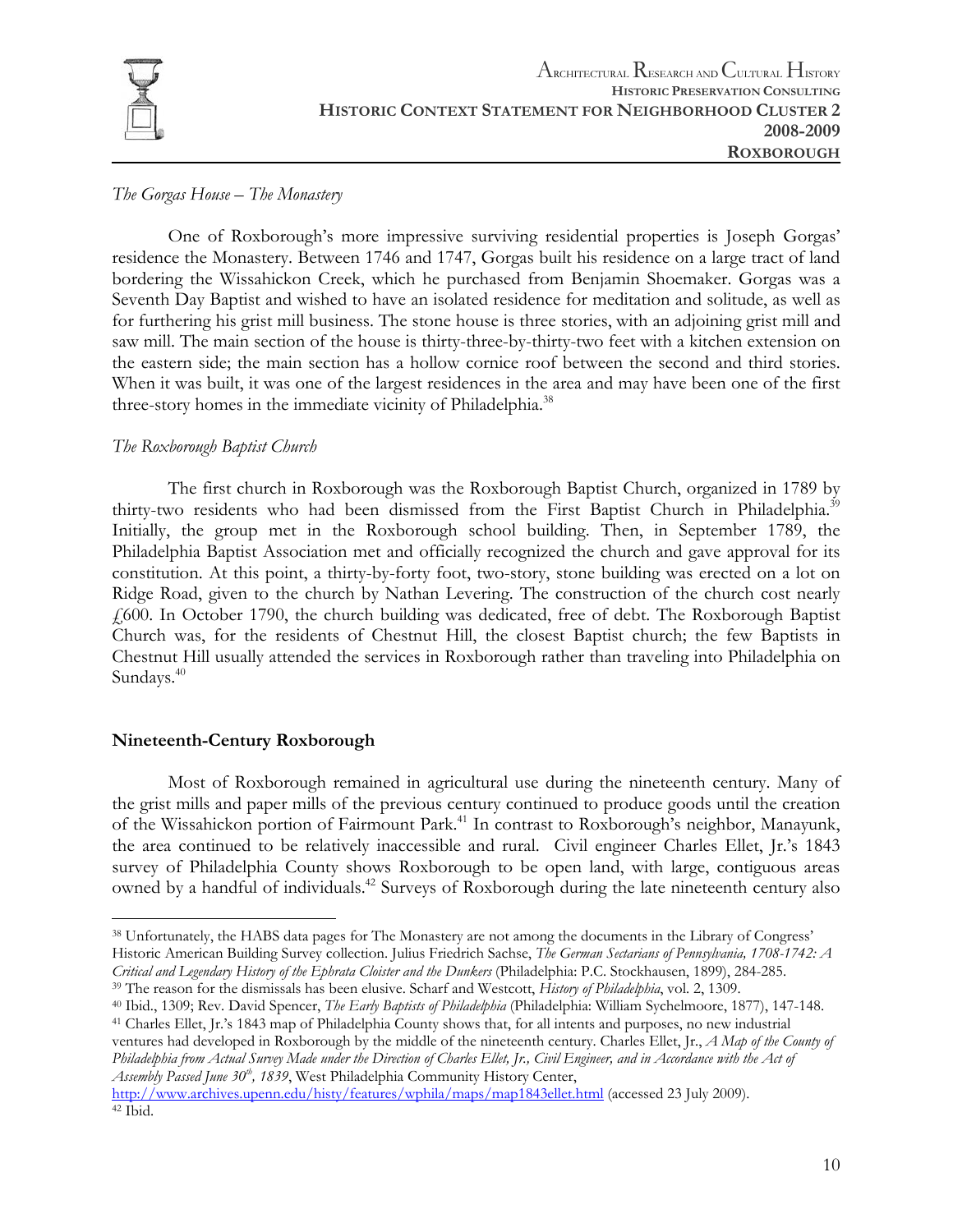

show a largely undeveloped swathe of land, although entrepreneur Henry Houston (who was responsible for building up substantial sections in Chestnut Hill at the end of the century) began to purchase large tracts in the northern end of the neighborhood beginning in the 1880s.<sup>43</sup> Two exceptions to this rural character should be noted. The first of these was the establishment of the Riverside Mills along the Schuylkill near the Montgomery County border, which extended industry at Manayunk's scale into the adjacent neighborhood. The second of these was the establishment of the Roxborough Pumping Station and reservoir, created in the 1860s to supply this growing adjacent industrial village with a residential water supply. The establishment of reliable train service along the river spurred the creation of a small number of country seats along the Schuylkill.<sup>44</sup>

#### *Society in Nineteenth-Century Roxborough*

According to Federal Census data, between 1800 and 1840, the population of Roxborough (including Manayunk) grew from approximately 1,000 residents to about 5797 residents.<sup>45</sup> The largest spike in population occurred between 1820 and 1830, with a jump from 1,682 residents to 3,334 residents. Most of the population upsurge occurred in Manayunk, where the lion's share of the township's industrial development took place; with the increase in manufacturers came an increase in employment opportunities, and thus an increase in population as laborers came to Manayunk to work in a variety of trades.<sup>46</sup> Around 1860, the area's population was about 4,000 people. In 1870, Roxborough and Manayunk's combined population was almost 14,000 people, almost two-thirds of which were born in the United States.<sup>47</sup>

With an increase, albeit small, in population, Roxborough residents started to benefit from the amenities of more organized local services. The Good Intent Fire Company was established in Roxborough in May, 1819.<sup>48</sup> The fire company received their act of incorporation in May, 1857.<sup>49</sup> The Roxborough Post Office opened in 1823 with Aaron Levering as its first Postmaster; the branch name was changed to Leverington Post Office in 1831.<sup>50</sup>

 $\overline{a}$ 43 C.M. Hopkins, *City Atlas of Philadelphia by Wards, Complete in Seven Volumes: From Official Records, Private Plans and Actual Surveys. Based upon Plans Deposited in the Department of Surveys*, vol. 2 (21st and 28th Wards)(Philadelphia: C.M. Hopkins, 1875); George W. & Walter S. Bromley, *Atlas of the City of Philadelphia, Volume 12, Twenty-first Ward: From Actual Surveys and* 

*Official Plans of the Survey Department* (Philadelphia: G.W. Bromley & Co., 1892). Cooperman, "National Register of Historic Places Registration Form - Upper Roxborough Historic District," section 8, p. 1.

<sup>&</sup>lt;sup>44</sup> Cooperman, "National Register of Historic Places Registration Form - Upper Roxborough Historic District," section 8, p. 6.

<sup>45</sup> Sherman Day, *Historical Collections of the State of Pennsylvania Containing a Copious Selection of the Most Interesting Facts, Traditions, Biographical Sketches, Anecdotes, Etc. Relating to Its History and Antiquities, Both General and Local, with Topographical* 

<sup>&</sup>lt;sup>46</sup> Ibid., 543. Please see the Historical Context Study for Manayunk for data relating to the growth and development of industry in that area.

<sup>47</sup> Horatio Gates Jones, "A Historical Sketch of Roxborough and Manayunk," *Manayunk, Roxborough and Falls of Schuylkill*  Directory for 1883 (Philadelphia: Burk & McFetridge, 1883), 21.<br><sup>48</sup> Scharf and Westcott, History of Philadelphia, vol. 3, p. 1905.<br><sup>49</sup> Laws of the General Assembly of the State of Pennsylvania at the Session of 1857 in t

<sup>(</sup>Harrisburg: A. Boyd Hamilton, 1857), 501. 50 Jones, *The Levering Family*, 188.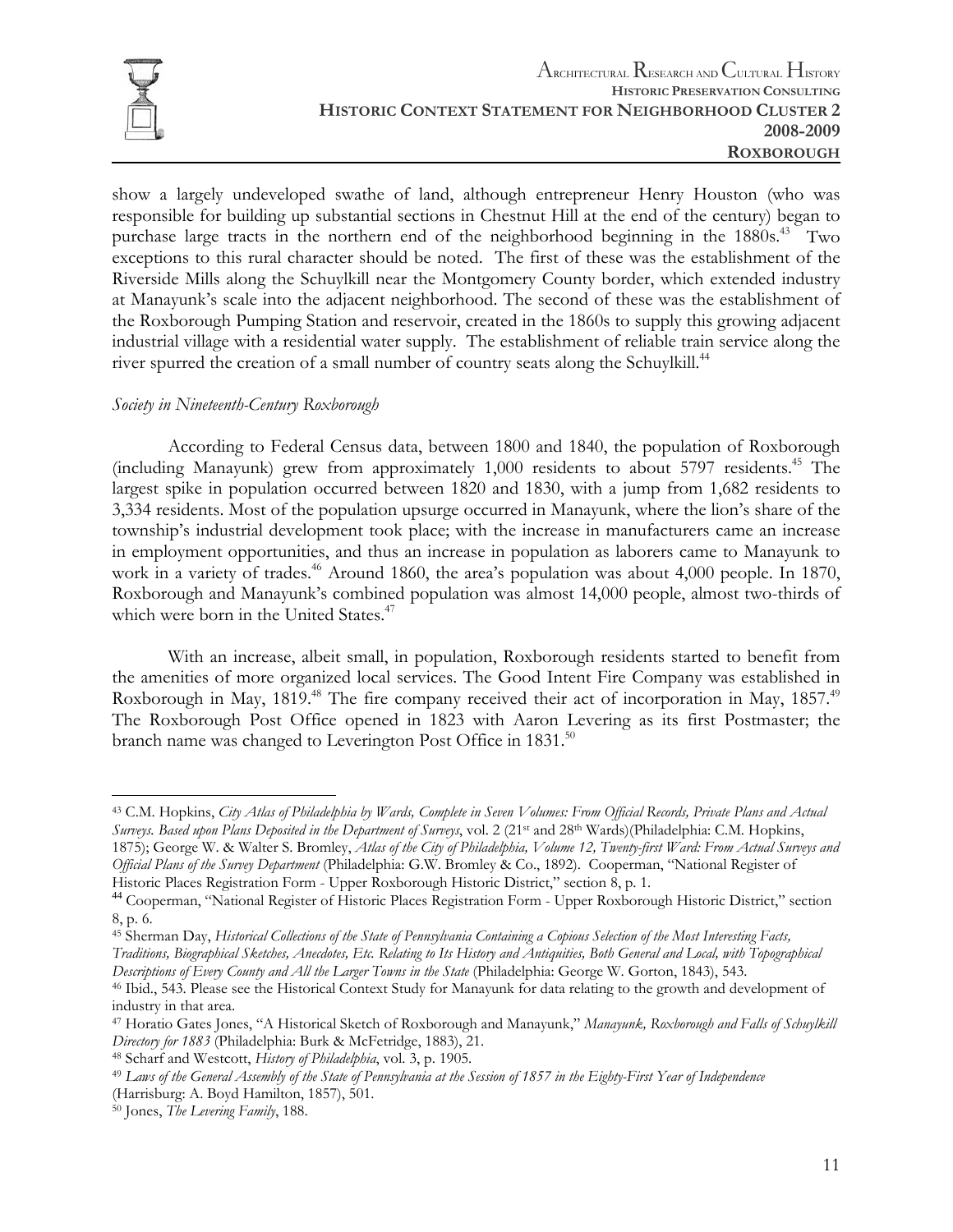

#### *Churches in Roxborough in the Nineteenth Century*

 During the first half of the nineteenth century, residents of Roxborough could attend services at four churches: the Roxborough Baptist Church, the Dutch Reformed Church of Upper Roxborough, the German Evangelical Lutheran Congregation of Manayunk and Roxborough, and the Ridge Avenue Methodist Episcopal Church of Roxborough. The Dutch Reformed Church of Upper Roxborough, renamed the Roxborough Presbyterian Church in 1854, was an outgrowth of the Manayunk Dutch Reformed Church, which was organized by twelve residents in 1835. It was also known as Hagy's Church because John Hagy of Upper Roxborough donated the land for the church, located at Ridge Road and Port Royal Lane.<sup>51</sup> The German Evangelical Lutheran Congregation was organized in 1845. The Ridge Avenue Methodist Episcopal Church of Roxborough was founded in 1858.<sup>52</sup> After 1850, five more churches opened their doors in Roxborough: St. Timothy's and St. Alban's Protestant Episcopal Churches (1859); Roxborough Central Methodist Episcopal Church (1871); and the Manatawna Baptist Church of Philadelphia in Upper Roxborough (1872); and the Leverington Presbyterian Church (1878).<sup>53</sup>

#### *Social Organizations and the Park*

 While Roxborough's population was low, residents could join a number of beneficial societies. The Masons organized the Roxborough Lodge in 1813.<sup>54</sup> Before 1860, when the Masonic Hall in Manayunk (at Main Street below Cotton Street) was complete, the Masons of Roxborough met in a number of different venues. The lodge's first meeting was at Aaron Levering's house; Levering continued to host the meetings until 1829. Then meetings moved from the Manayunk Hotel, to the Sons of Temperance Hall, and then to the Odd Fellows Hall.<sup>55</sup> The International Order of Odd Fellows instituted Roxborough Lodge, Number 66, in 1841, and the Roxborough Encampment six years later; members met at Odd Fellows Hall, located at the corner of Ridge and Lyceum Avenues.<sup>56</sup> The Grand Army of the Republic organized their Hetty A. Jones Post 12 in 1866, meeting at Beaumont's Hall.<sup>57</sup> Another important development in the mid-nineteenth century was Fairmount Park, 850 acres of which borders Roxborough.

#### *Transportation in Nineteenth-Century Roxborough*

1

 Transportation in Roxborough improved in the nineteenth century. The construction and upkeep of Ridge Road by the Ridge Turnpike Company was an important step in making travel in

<sup>51</sup> Thomas Murphy, *The Presbytery of the Log College; or, the Cradle of the Presbyterian Church in America* (Philadelphia:

Presbyterian Board of Publication and Sabbath-School Work, 1889), 387; "Fifty Years of Consolidated Philadelphia," *The Year Book of the Pennsylvania Society*, Barr Ferree, ed. (New York: The Pennsylvania Society, 1905), 184-185. 52 Further information on these churches has been elusive.

<sup>&</sup>lt;sup>53</sup> Jones, "A Historical Sketch of Roxborough and Manayunk," 20.<br><sup>54</sup> Manayunk, Roxborough and Falls of Schuylkill Directory for 1883 (Philadelphia: R.W. Givin, 1883), 70.<br><sup>55</sup> <u>http://www.pagrandlodge.org/districtc/135/h</u> (Philadelphia: R.W. Givin, 1883), 68-69.

<sup>57</sup> *Manayunk, Roxborough and Falls of Schuylkill Directory for 1883* (Philadelphia: R.W. Givin, 1883), 65.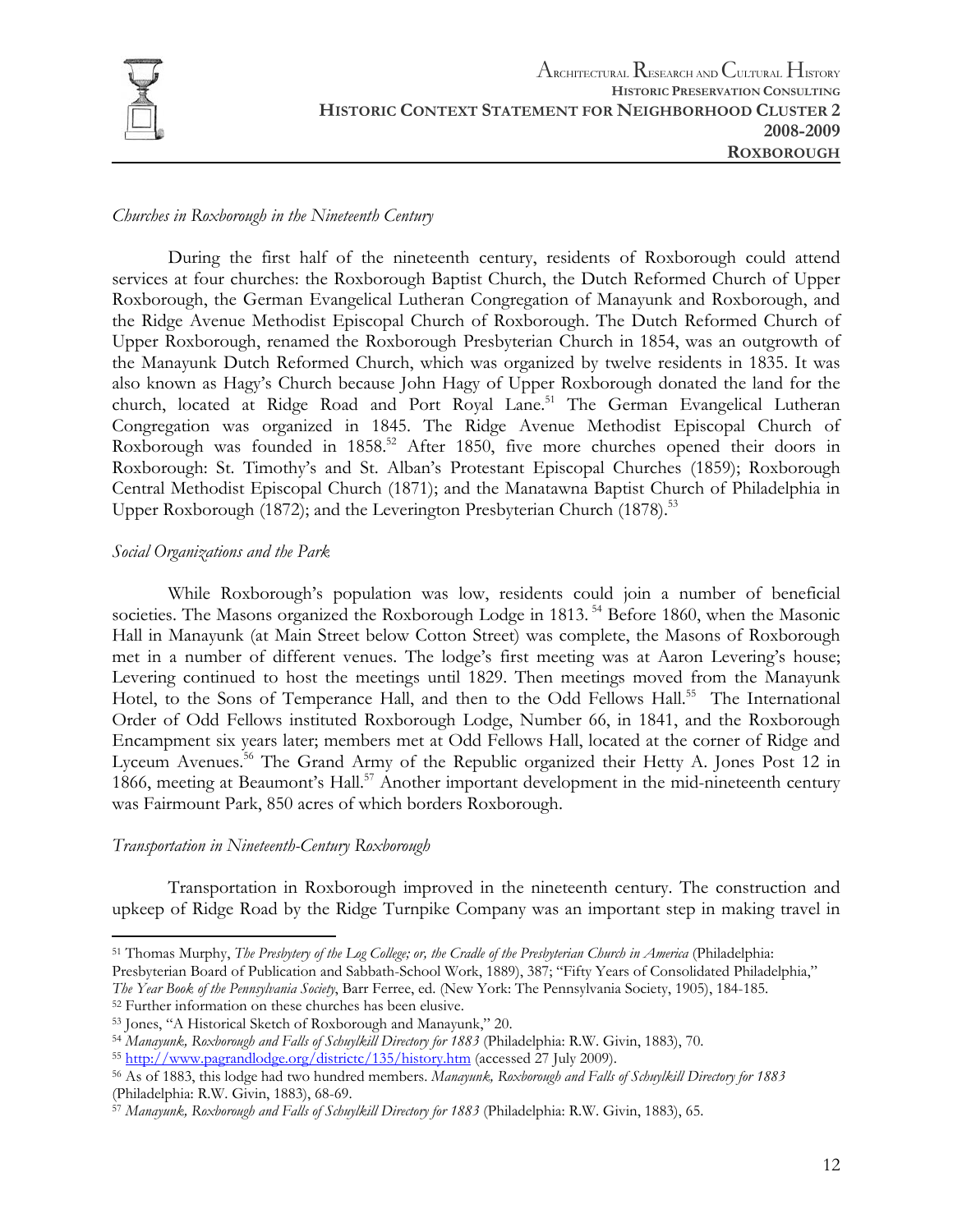

1

Roxborough more convenient.<sup>58</sup> Livezey's Mill Lane, now portions of Henry Avenue, was built in 1818 and ran adjacent to the Wissahickon Creek from Wise's Mill to Livezey's Mill; in 1822, the road was widened and lengthened to Allen's Lane by crossing the creek. Domino Lane opened in 1819 and was thirty-three feet wide. Green Tree Lane, later renamed Shawmont Avenue, opened in the late 1820s and led from Ridge Avenue to the Schuylkill River. In 1829, Cinnaminson Avenue was complete and measured twenty feet wide. Wissahickon Drive, located within Wissahickon Park, opened in 1853 along the creek. Manatawna Road in Upper Roxborough came into existence in 1855 and ran from Ridge Avenue to Hagy's Mill Road.<sup>59</sup> Flat Rock Bridge, the only bridge in Roxborough to cross the Schuylkill River, was built in 1810 at the foot of Domino Lane.<sup>60</sup> Even more significant, in 1815, the Schuylkill River Navigation Company received their act of incorporation. The company completed construction on the canal about one year later in what would become Manayunk.<sup>61</sup>

 Railroad access to the area came in the second quarter of the nineteenth century. The Pennsylvania Legislature approved the establishment of the Philadelphia and Reading Railroad (P&RR) line between Reading and Manayunk in the early 1830s. Construction began in 1835 and the line was completed in 1842. In the late nineteenth century, the Manayunk and Roxborough Inclined Plane Railway received its charter. Construction on the line began in August 1874. By November of the same year the track, which measured five and one-half miles long, was complete at a cost of \$8,100 per mile. The line ran from Ridge Avenue's Wissahickon Station of the Norristown branch of the Philadelphia and Reading Railroad to Barren Hill in Montgomery County.<sup>62</sup> In 1895, this railway company merged with the Chestnut Hill and Norristown Passenger Railway Company.63 The Wissahickon Electric Passenger Railway Company was another rail line in Roxborough. Chartered in October 1890, it was built to create a rail connection between Wissahickon and Roxborough as well as between Manayunk and Roxborough. The route from Wissahickon to Roxborough ran along Manayunk Avenue; the route between Roxborough to Manayunk ran along Leverington Avenue to Wood and Levering Streets. The route between Wissahickon and Roxborough opened in September 1893 and the other half of the route opened in May 1894.<sup>64</sup>

<sup>58</sup> Please see page 7 of this document for more information on the Ridge Turnpike Company and the construction of Ridge Road.

<sup>&</sup>lt;sup>59</sup> Jones, "A Historical Sketch of Roxborough and Manayunk," 10-11.<br><sup>60</sup> Carl A. Sundstrom, *A Short History of Roxborough and Manayunk*, 10.<br><sup>61</sup> Please see the Manayunk Context Study for further details regarding the S

Telegraph and Telephone Companies (Pennsylvania: Clarence M. Busch, 1895), 500-501.<br><sup>63</sup> American Street and Railway Investments: A Supplement to the Street Railway Journal (New York: The Street Railway Publishing Company, 1899), 208.

<sup>64</sup> *Annual Reports of the Secretary of Internal Affairs of the Commonwealth of Pennsylvania*, 579-580.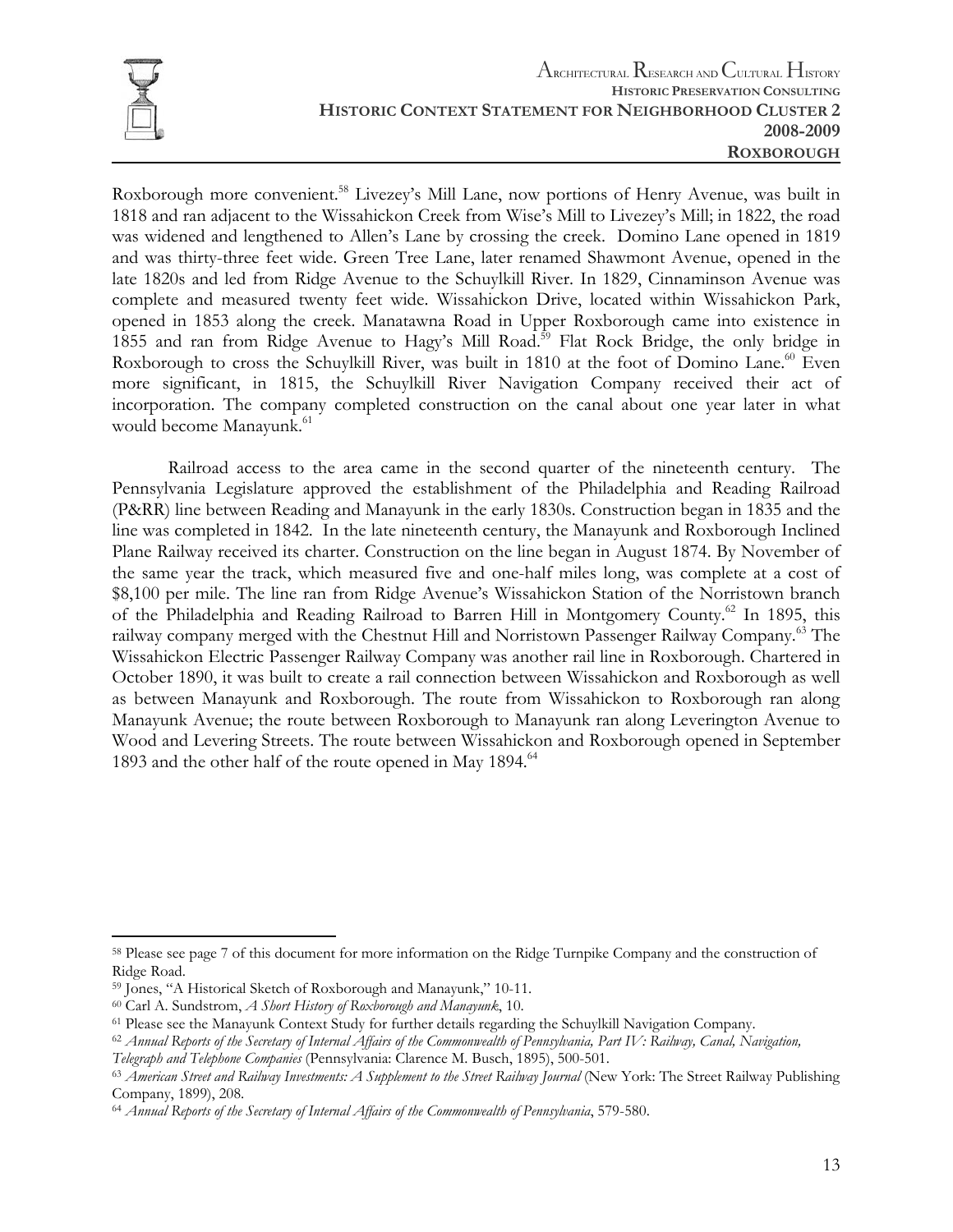

#### **Roxborough's Late History, c. 1900s to 1950s**

 In the early twentieth century, industry in Roxborough was almost non-existent with the exception of the large Riverside Mills complex, with only six reported manufacturers in the area in 1920.<sup>65</sup> In fact, as of the late 1930s, over fifty percent of the land in Roxborough remained in agricultural use. A survey of the twenty-first ward in Philadelphia in 1929 clearly illustrates that while Upper Roxborough underwent a surge of residential development during the early twentieth century, the majority of land in Roxborough remained in farms.<sup>66</sup> While nineteenth-century owners were typically individuals or family estates, this shifted in the twentieth-century Roxborough, when large tracts were generally owned by large land holding companies, such as the Hilltop Land Company and the Roxborough Land Company.<sup>67</sup> Another considerable force in the residential land development of Roxborough, especially in Upper Roxborough, was the Houston family of Chestnut  $Hill.<sup>68</sup>$ 

#### *The Houston Family in Upper Roxborough*

 H.H. Houston began purchasing agricultural land in Upper Roxborough in the 1880s, and members of his family established two large estates at the northern end of the neighborhood.<sup>69</sup> His first strategy was to build an upper-class railroad suburb along the lines of his parallel efforts vastly to expand the elite neighborhood of Chestnut Hill. For this plan to succeed, Houston needed to convince the Pennsylvania Railroad to build a rail line running parallel to Ridge Avenue (as he did with in Chestnut Hill with what is now the R8 Chestnut Hill West line). The projected line in Roxborough would have carried upper-class residents from their homes in Upper Roxborough to their jobs in downtown Philadelphia. However, Houston failed to accomplish this goal when his overtures to the Pennsylvania Railroad failed to achieve their intended result. Even with the growing number of automobiles in the first quarter of the twentieth century, access to Upper Roxborough remained relatively limited. The only direct route between the area and Chestnut Hill was a narrow bridge that crossed Wissahickon Creek at Bell's Mill Road; travel into Philadelphia was difficult as well, with Ridge Avenue being the only path to the city, which forced commuters to drive through some of the "worst areas" in Philadelphia.<sup>70</sup>

During the first half of the twentieth century, Samuel, Henry Houston's son, made a number of attempts to sell land in Roxborough to large institutions. In 1921, he offered Roxborough as a potential site for the United States' Sesquicentennial celebration, which was scheduled for 1926.

<sup>65</sup> This is in stark contrast to at least fifty separate manufacturing outfits in Manayunk during the same year. *Third*  Industrial Directory of Pennsylvania (Harrisburg: J.L.L. Kuhn, 1920), 178, 183, 250, 453, 897.<br><sup>66</sup> Frank H.M. Klinge, Atlas of the 21<sup>st</sup> Ward of Philadelphia, Pennsylvania: From Official Plans and Records and Actual Surv

<sup>(</sup>Lansdale, PA: Frank H.M. Klinge Engineers and Publishers, 1929), plates 9-27. 67 Ibid., plates 17, 18, 22, 23, 24.

<sup>68</sup> Cooperman,"National Register of Historic Places Registration Form, Upper Roxborough Historic District," section 8, page 2.

<sup>&</sup>lt;sup>69</sup> Cooperman,"National Register of Historic Places Registration Form, Upper Roxborough Historic District," section 8, page 8.

<sup>70</sup> David R. Contosta, *A Philadelphia Family: The Houstons and Woodwards of Chestnut Hill* (Philadelphia: University of Pennsylvania Press, 1988), 118.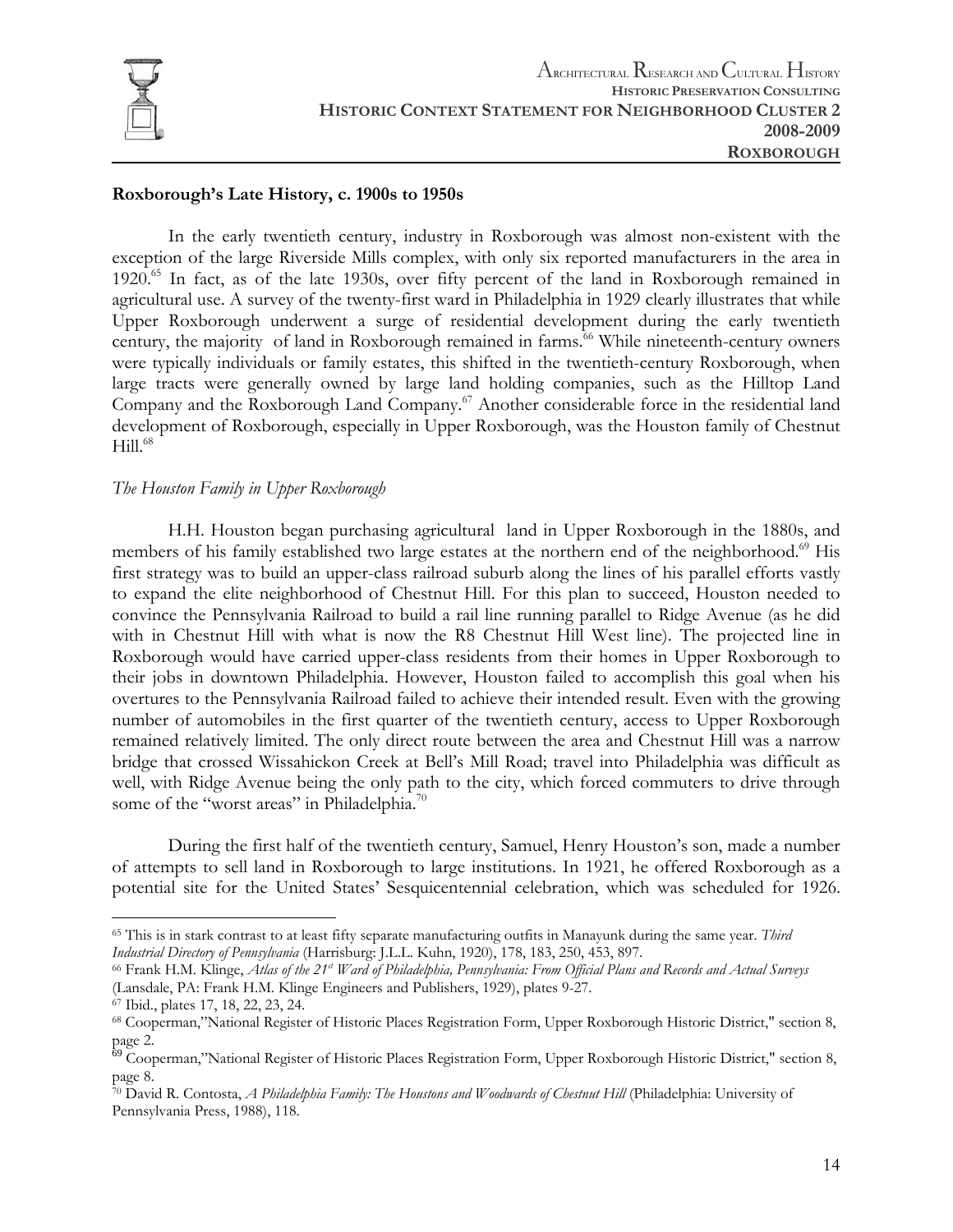

When this failed, Houston sold portions of that tract to the Episcopal diocese for a cathedral. The church, designed by William H. Thompson, was only partially realized and was destined not to fulfill its intended role, although it continues to be used as St. Mary's church. In the early 1940s, Houston attempted to sell more land in Roxborough to the Veteran's Administration (VA) for a new hospital; the VA opted for a site closer to the University of Pennsylvania. Houston then sought to sell 600 acres to the United Nations for the site of their permanent headquarters. During negotiations, however, the Rockefeller family donated property in New York City. Finally, in the late 1940s, Houston tried to lure Temple University into Roxborough. While Temple's founders were considering a move away from northern Philadelphia, the city officials offered the university a considerable financial incentive to stay at their old location.<sup>71</sup>

After these failed attempts at upper-class and institutional development in Roxborough, the Houston family decided to use the area for middle-class residential development. In 1948, Houston began planning the large development in eastern upper Roxborough, eventually calling it Andorra after the Andorra Nurseries in Chestnut Hill. Samuel Houston hired Philadelphia architect Walter K. Durham to design the neighborhood's plan and Robert Rhodes McGoodwin to design houses, which were slated to include duplexes, single-family homes, and apartment buildings. The initial plan was to construct over 5,000 individual residences. In March 1950, the construction began on Andorra.<sup>72</sup> Only four hundred of the single-family homes and duplexes were built, and Houston sold portions of his property to developers.<sup>73</sup> When Samuel Houston created the neighborhood, he also drafted an Indenture of Covenants, which he required every homeowner to sign. The Indenture was a set of community rules to ensure visual continuity in the neighborhood and to keep nuisances to a minimum. For example, one guideline stated that no signs of any kind were allowed in the yards of Andorra homes, with the exception being one sign no more than one square foot in size. The document also prohibited any "noxious, dangerous, or offensive behavior" and the raising of any livestock on the properties of Andorra's residents and guests.<sup>74</sup> When Houston died in 1952, his estate's lawyers transferred the Indenture over to the community, with the stipulation that all rules outlined in the document be adhered to as per Samuel Houston's original plan for Andorra. Thus, the Andorra Homes Civic Association was formed to ensure all residents conformed to the directives in the contract.<sup>75</sup>

Besides real estate investment, Samuel Houston also used his money to assist community institutions in Roxborough, especially during the Great Depression. One example of this support is Houston's temporary backing of the Green Valley Country Club in Roxborough in the early 1930s. The Green Valley Country Club is located between Ridge Pike and East Germantown Pike, near the Montgomery County border in Upper Roxborough. In 1919, one hundred and fifty men met to discuss the establishment of a Golf Club, even though none of them had ever played the game. They purchased the Harry Sacks mansion and one hundred and forty-five adjoining acres on which to build the golf course. Two years later, the course and clubhouse opened. During the 1920s, the club

<sup>71</sup> Ibid., 118-119.

<sup>72</sup> Ibid., 119-120.

<sup>73</sup> Carole Boynton, *Andorra: The Diary of a Community* (Philadelphia: The Andorra Homes Civic Association, no date), 23. 74 Ibid., 49-51.

<sup>75</sup> Ibid., 49.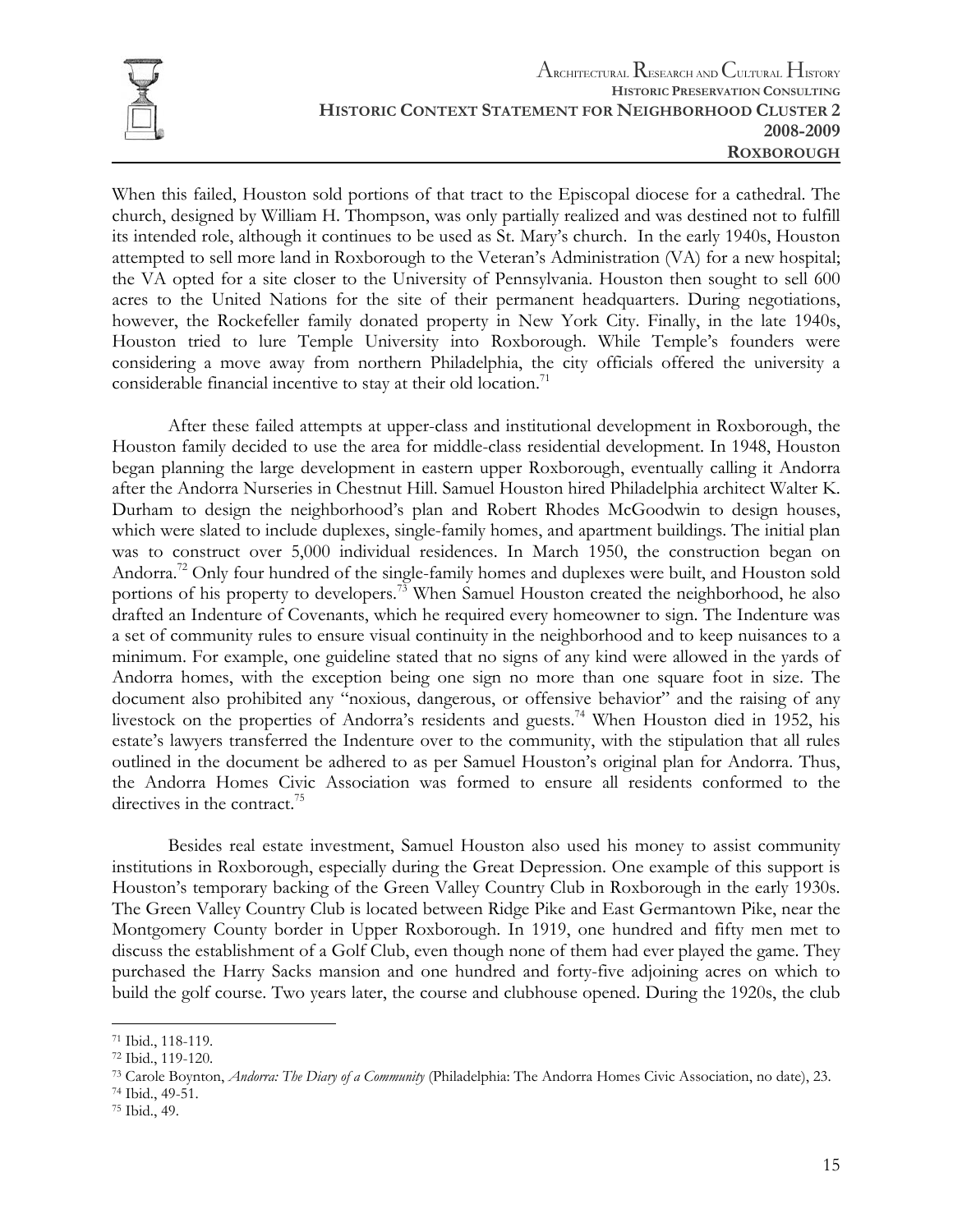

slowly grew and plans for additions costing about \$200,000 were in the works. When the Great Depression hit in 1929, the country club fell on hard times. Membership drastically declined and the club was unable to pay the mortgage on the property, which led to foreclosure. Samuel Houston stepped in and purchased the property during the foreclosure proceedings. He allowed the club's board of directors to occupy the property rent free for a number of years. When club membership began to increase in the late 1930s, the Club obtained a ten-year lease on the property from Houston and eventually bought the property back from him at a discount.<sup>76</sup>

Not long after Houston's death, a substantial change came to Roxborough in the late 1950s with the laying out of Henry Avenue as a four-lane road running the length of the neighborhood. The Henry Avenue Bridge was completed over the Wissahickon in 1932, and Henry Avenue appears on plans of the period. Construction north of the bridge was not undertaking until 1955, however, and was complete in 1957.<sup>77</sup> The completion of Henry Avenue, along with connections to the area enabled by the completion of Schuylkill Expressway, spurred post-War development in the neighborhood, particularly along this artery. Among the first of these was the Andorra Shopping Center at Cathedral Road, where Henry and Ridge avenues merge.

While Upper Roxborough has continued to see housing development into the end of the twentieth century, a large portion of the Houston lands west of Ridge Avenue was given to create the Schuylkill Valley Nature Center (now the Schuylkill Center for Environmental Education) in the mid-1960s.

#### *Demographics in Twentieth-Century Roxborough*

 A 1936 Works Progress Administration (WPA) real property survey of African-American housing in Philadelphia provides insight to the amount and quality of available housing in Roxborough and Manayunk in the Great Depression era. According to the study, only two percent of families in Roxborough and Manayunk were African-American, with almost all of those families living in the southwestern section of Manayunk.<sup>78</sup> While the survey does not delineate between the data from Roxborough and Manayunk, it provides useful information regarding the amount of housing in Philadelphia's 21<sup>st</sup> Ward.

 A 1942 Land Use map of Philadelphia shows Roxborough to be primarily undeveloped land, especially in the southwestern corner bordering the Schuylkill River and Montgomery County. While a small residential enclave existed near Andorra's future locations, most of the area in the map is

 $\overline{a}$ 76 "History of Green Valley Country Club," http://www.memberstatements.com/tour/tours.cfm?tourID=5211 (accessed 18 July 2009).

 $77$  The construction of the road is well documented in photographs from the Philadelphia City Archives. See http://www.phillyhistory.org. 78 Federal Works Progress Administration for the Commonwealth of Philadelphia, *Philadelphia Real Property Survey: Colored* 

*Housing, Manayunk and Roxborough, District E, Ward 21*, Philadelphia Surveys, WPA Project 4744 (Philadelphia: Bound by the Free Library of Philadelphia, 1936), 2.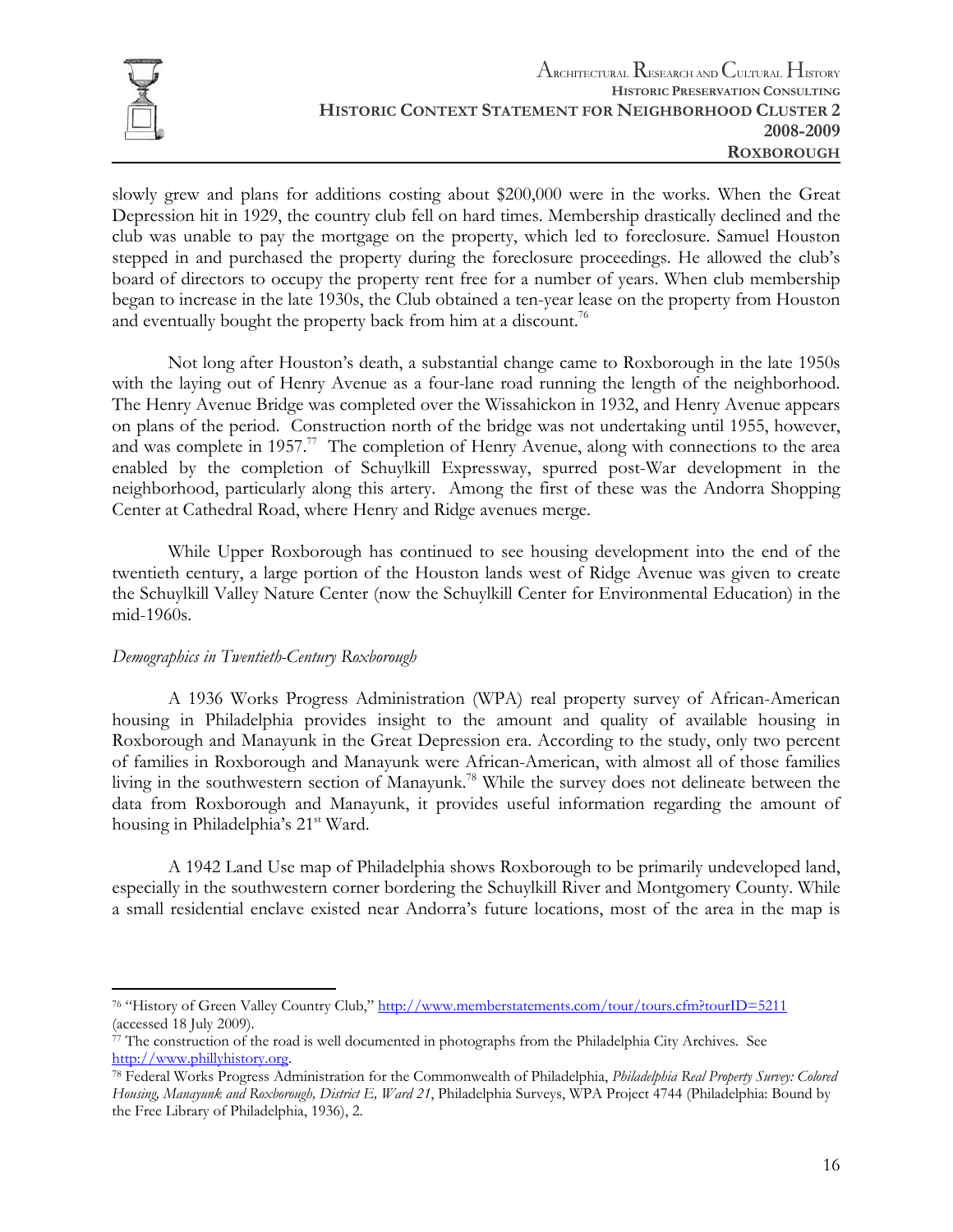

empty.<sup>79</sup> In 1955, the Philadelphia City Planning Commission conducted a study of the Roxborough-Manayunk area. The study authors wrote that "because of its natural amenities, Roxborough-Manayunk is and can continue to be one of the most desirable areas of Philadelphia in which to live. It is one of the few parts of the City in which there is a combination of a settled community with roots in the past and a sizeable amount of undeveloped land."80 In fact, the report further states that of the 2,231 acres of land in Upper Roxborough, only 687 acres were developed.<sup>81</sup> Most of the population in Upper and Lower Roxborough were white, with non-white ethnicities making up only one percent of the total population in both areas.<sup>82</sup>

<sup>79</sup> Plans & Registry Division, Bureau of Engineering Surveys & Zoning, Department of Public Works, Federal Works Progress Administration for Pennsylvania, *Philadelphia Land Use Map, 1942: Land-Use Zoning Project No. 18313*, Map Collection at the Free Library of Philadelphia, 1942, Plate 7-1.<br><sup>80</sup> Philadelphia City Planning Commission, *Roxborough-Manayunk Area: A Pre-Planning Study*, 1955, i.<br><sup>81</sup> Ibid., 19.

<sup>82</sup> Ibid., 10.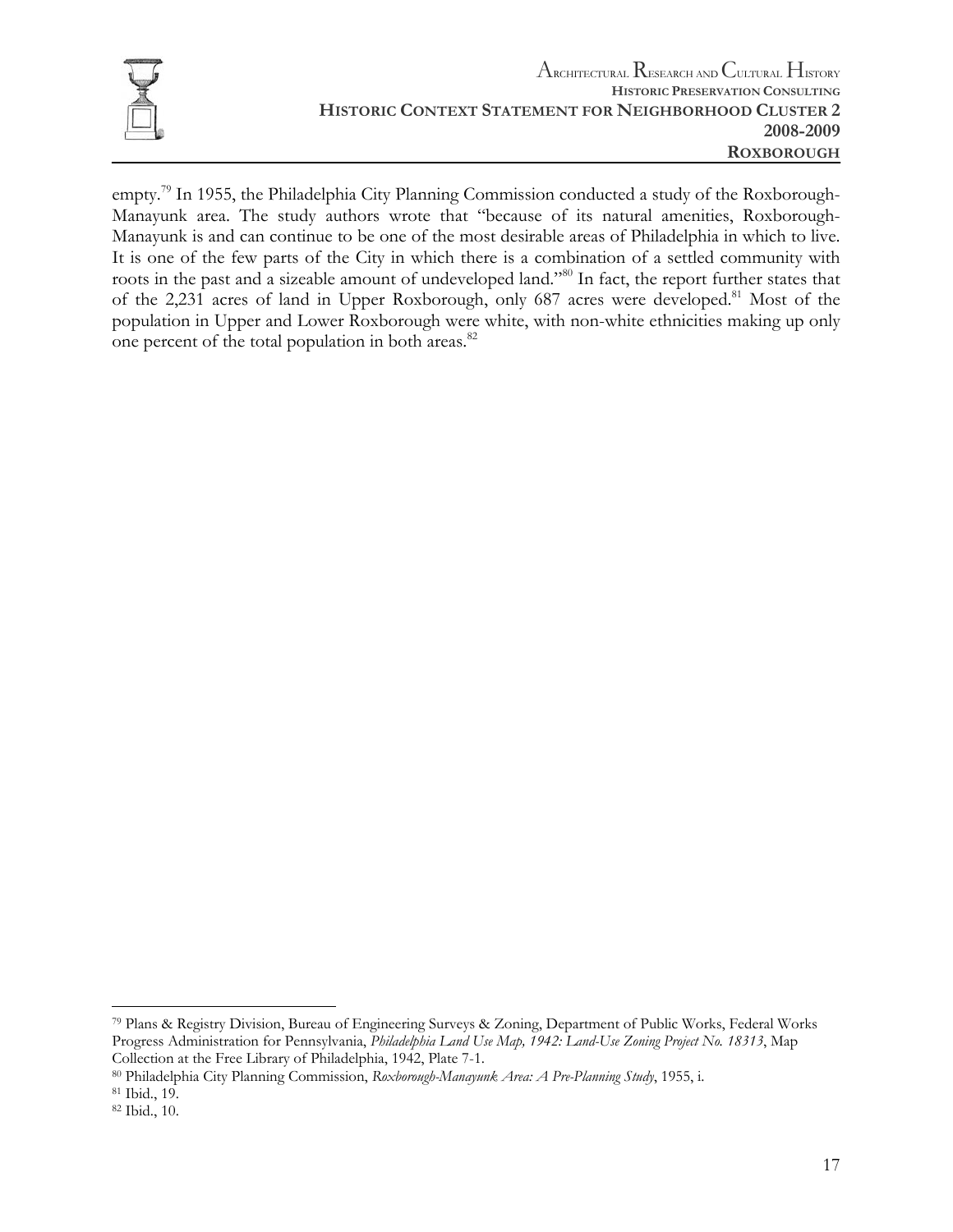

**MANAYUNK By Claire G. Schmieder, M.A.** 



### **Nineteenth-Century Manayunk**

#### *Industrial Development83*

 The Schuylkill Navigation Company enabled and shaped industrial development in Manayunk along the Schuylkill River. Because the Company owned the water rights along the canal, manufacturers needing water power for their machinery were required to rent water in "inches" to take advantage of the Schuylkill River's current. An inch of water was defined by the company as the volume that "will pass through an aperture one inch square under a head or pressure of three feet,

 $\overline{a}$ 83 Most of Manayunk's industry was clustered along Main Street, the road running parallel to the Manayunk Canal. Since this area lies within the National Register of Historic Places, this section will present a broad overview of manufactures in Manayunk, with special attention paid to the more influential mills and their owners. For a more detailed history of the area, please see Elizabeth Mintz and Kay Smith, "National Register of Historic Places Inventory-Nomination Form, Manayunk Main Street Historic District," 1982, on file at the Pennsylvania Historical and Museum Commission, Harrisburg.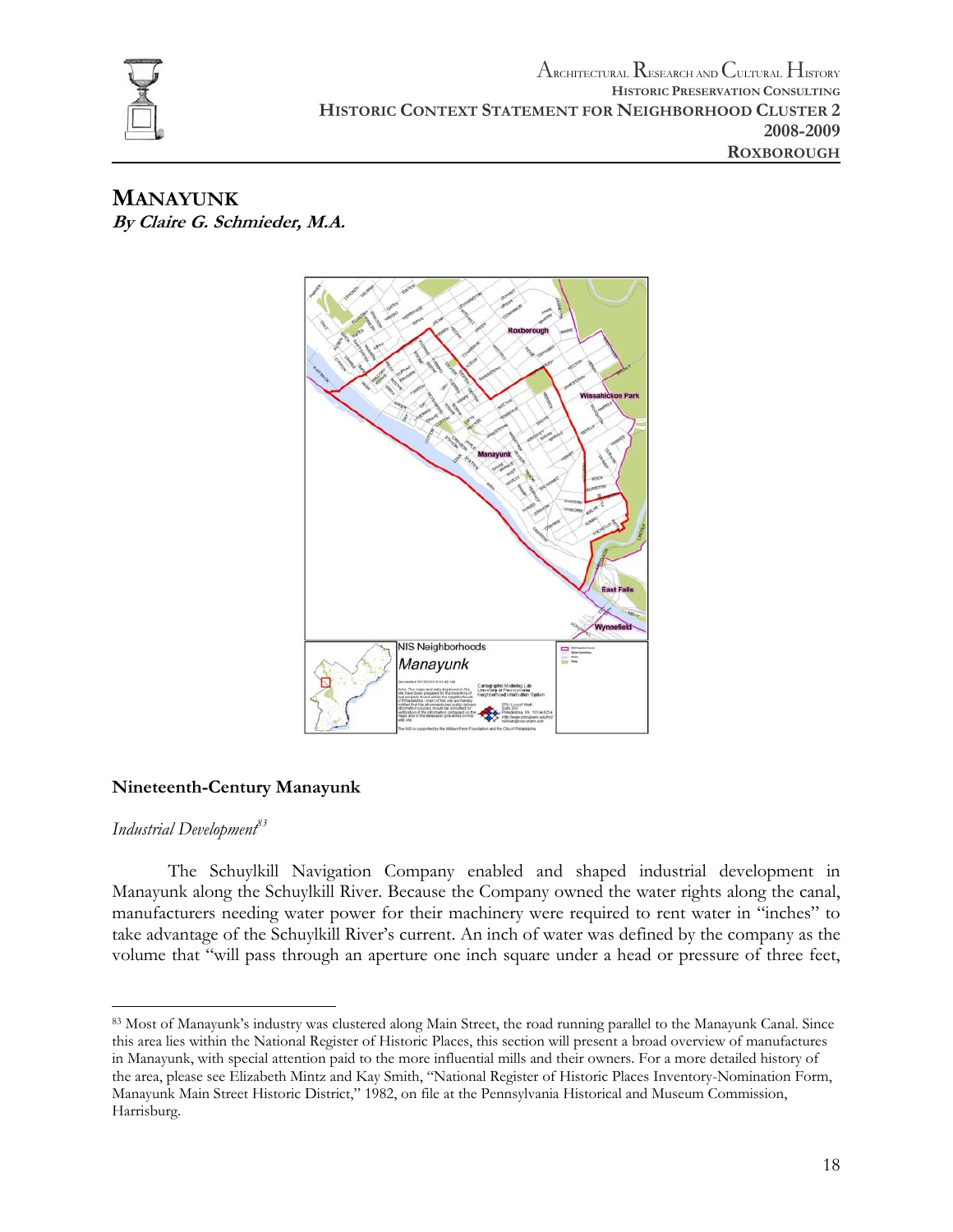

measured from the surface of the water to the centre [*sic*] of the aperture."84 In 1822, the company provided water at a rate of six dollars per cubic inch per year.<sup>85</sup> Thus, maintaining a mill on the banks of the Manayunk Canal could quickly become an expensive proposition, especially for smaller manufacturers. Development along the canal became a matter of economy of scale: most of the factories along the canal in Manayunk were large industrial complexes with high levels of production, for which the steep rental fees of the Schuylkill Navigation Company. As steam and coal power took the place of water, the canal was used for shipping goods in and out of the area.

The Schuylkill Navigation canal system was not (and was never intended to be) continuous. Rather, it was a succession of smaller canals built to circumvent impassable sections of the Schuylkill River. Josiah White's discovery of the method for burning hard anthracite coal (liberating its potential both steam power and the manufacture of steel) was the most powerful stimulus behind the canal's construction. When built, the canal eventually reduced the cost of conveying anthracite coal from Reading, Pennsylvania to industrial complexes along the Schuylkill River in Philadelphia. In 1815, the Pennsylvania legislature approved the charter for the Schuylkill Navigation Company, which would take on the construction of the entire canal. The Manayunk section of the canal is the only section of the system that is still intact within the city of Philadelphia. The company began building the Manayunk Canal in 1815 with the creation of the Flat Rock Dam, and finished the work in 1818. The canal opened for travel in 1822.<sup>86</sup>

 Manayunk's industrial development expanded in earnest in 1819 with John Tower's cotton mill, locally known as the "Yellow Mill" because of the color of its walls. The mill changed hands several times through the next thirty years.<sup>87</sup> Charles V. Hagner built the second mill in Manayunk. Hagner already owned a drug mill in Falls of Schuylkill (East Falls), which he had built in 1812. Hagner pioneered the milling of drugs in the United States by substituting machinery for the mortar and pestle. By speeding up the process by which ingredients for drugs were ground, and improving the quality of drugs by grinding them more finely, larger quantities of substances used in pharmacology were available to the markets in Philadelphia, New York, and Boston.<sup>88</sup> In 1820, Hagner rented fifty inches of water from the Schuylkill Navigation Company and began to produce ground drugs and pharmaceutical oils. Shortly thereafter, he added a fulling mill for cleaning and thickening cloth. Hagner ran the mills until 1839, when he sold them to Joseph Winpenny, who converted the buildings into wool factories.<sup>89</sup>

 Cotton and wool mills quickly became the dominant industry in Manayunk. In 1828, seven out of ten factories in Manayunk were producing cotton and woolen goods. Those ten factories

<sup>84</sup> Hagner, *Early History of the Falls of Schuylkill, Manayunk, Schuylkill and Lehigh Navigation Companies, Fairmount Waterworks, Etc.*, 57.<br><sup>85</sup> "Report of a Committee of the Stockholders of the Conestogo Navigation Company, Made July 1, 1822," *Hazard's* 

*Register of Pennsylvania* 10.4 (28 July 1833): 58.<br><sup>86</sup> Mintz and Smith, "National Register of Historic Places Inventory-Nomination Form, Manayunk Main Street Historic District," section 8, pages 1-3.

<sup>87</sup> Jones, "Historical Sketch of Roxborough & Manayunk," 22.<br>88 J. Thomas Scharf and Thompson Westcott, *History of Philadelphia, 1609-1884*, vol. 3 (Philadelphia: L.H. Everts & Co, 1884), 2277.

<sup>89</sup> Ibid., 2304.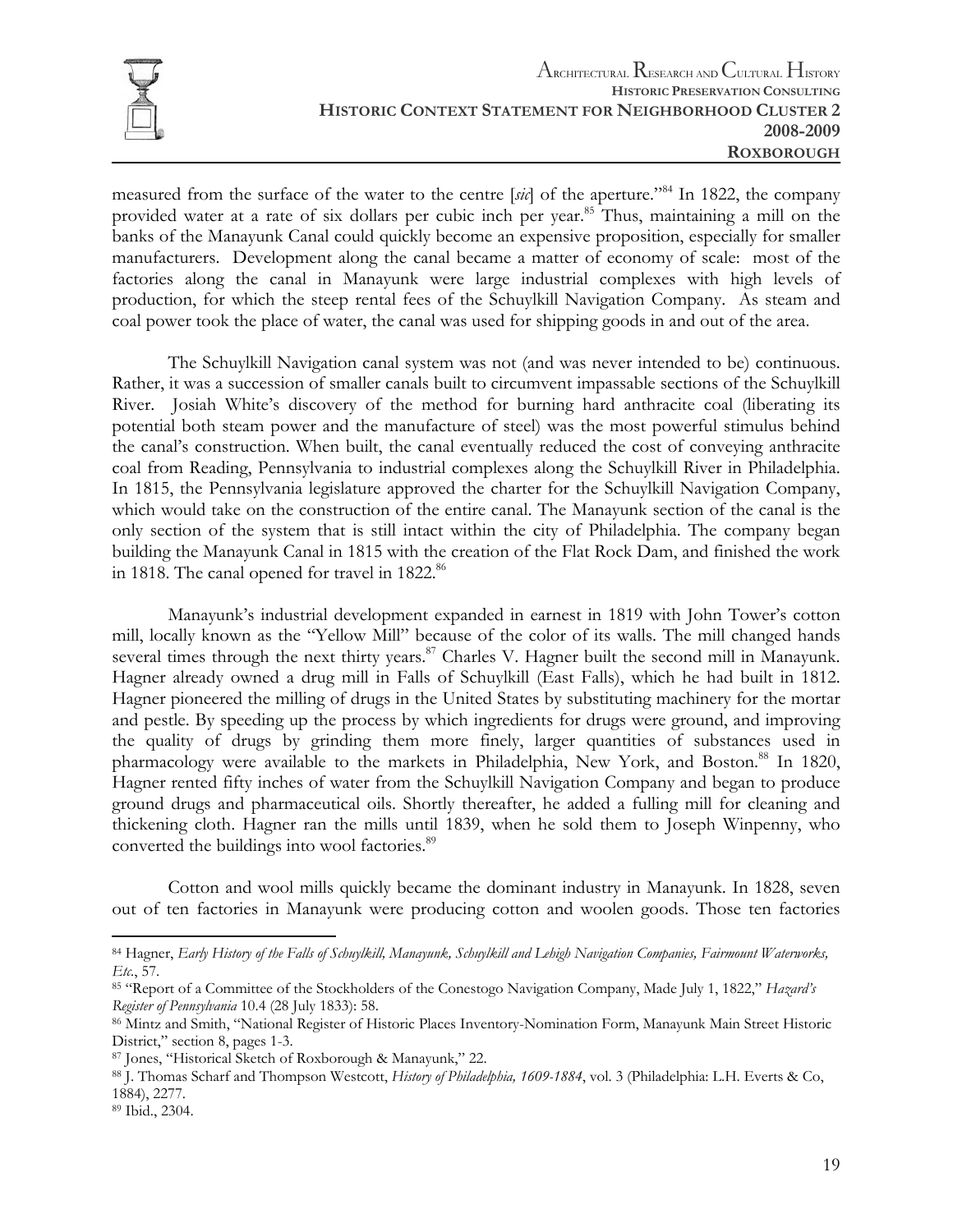

employed over six hundred individuals. Moreover, four mills were under construction, two of which were slated to produce fabrics. In fact, Manayunk's cotton factories proliferated so quickly during the 1820s that the area was sometimes called the "Manchester of America," a nod to the cotton manufacturing area of England.<sup>90</sup> Similar to the Manchester laborers, working conditions for mill employees in Manayunk during the nineteenth century were difficult. Long hours, noise, and hard labor were only a few of workers' complaints. Beginning in 1828, laborer unrest in Manayunk factories was common, and efforts to organize women laborers began as early as 1833. That same year, the Manayunk Working People's Committee was formed to advocate for better working conditions for the men, women, and children who worked in Manayunk's mills. The group's most significant concerns were a proposed twenty percent cut in pay and the long hours. Apparently, employees worked "from 5 o'clock in the morning until sunset, being fourteen hours and a half, with an intermission of half an hour for breakfast and an hour for dinner, leaving thirteen hours of hard labor."<sup>91</sup>

 By 1829, factories and worker housing had taken over the land adjacent to the canal. And the demand for laborer housing kept rising because of the steadily increasing numbers of residents employed in Manayunk's various industries. <sup>92</sup> In 1832, nine hundred and sixty-one of Manayunk's residents worked in one of the local cotton mills.<sup>93</sup> Many of these employees were children, usually, but not always, over ten years old.<sup>94</sup> Charles Hagner, the drug-grinding entrepreneur, was one of the few industrialists who did not depend on child labor. He initiated the move toward opening Manayunk's first school in 1824, the same year the Manayunk town council was formed. Most of the members of the council were canal factory owners. Hagner was also a member of the council and he used his social and industrial status to attempt easing the labor burdens of children by opening a school. The other members of the council supported Hagner in theory. However, if school interfered with their supply of cheap child labor, they dissented.<sup>95</sup> Thus, Hagner's lobby against children working in the mills had limited success.

 Worker housing constructed during the nineteenth century consisted of stone rowhouses, typically in either the Vernacular Italianate or Federal styles.<sup>96</sup> The homes were squeezed in every available space in the blocks adjoining Main Street. One visitor to Manayunk wrote that

"…the homes of the operatives rising in full streets along the steep hill-sides,

together with the more pretentious residences which crown them, constitute a

 $\overline{a}$ 90 "Extracts of an Oration Delivered at the Church in Manayunk, July 4, 1828 by Dr. J.A. Elkinton," *Hazard's Register of Pennsylvania* 2.1 (19 July 1828): 14-15.<br><sup>91</sup> Helen L. Sumner, *Report on Condition of Woman and Child Wage-Earners in the United States, Volume IX: History of Women in* 

*Industry in the United States*, 61st Congress, 2nd Session, Document No. 645 (Washington D.C.: Government Printing Office, 1910), 32.

<sup>92</sup> Cynthia J. Shelton, *The Mills of Manayunk: Industrialization and Social Conflict in the Philadelphia Region, 1787-1837* (Baltimore: Johns Hopkins University Press, 1986), 87-88.

<sup>93</sup> Ibid., 90.

<sup>94</sup> Ibid., 69.

<sup>95</sup> Ibid., 103-104.

<sup>96</sup> Mintz and Smith, "National Register of Historic Places Inventory-Nomination Form, Manayunk Main Street Historic District," section 7, page 2.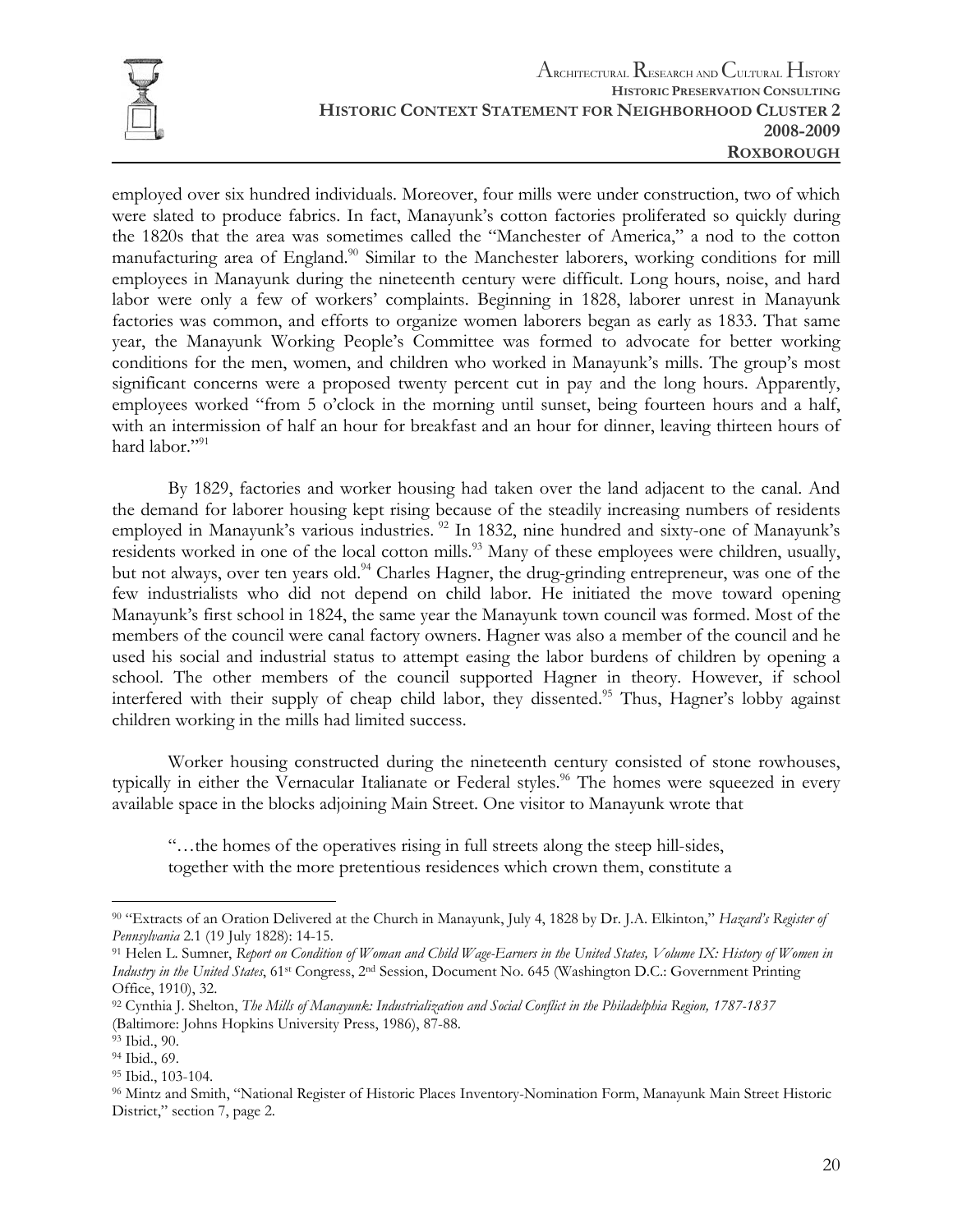

 $\overline{a}$ 

picture that strikes the eye of the traveler with an agreeable sense of gratification, realizing, as he must, that he beholds before him the Birmingham of America."<sup>97</sup>

The 1875 Hopkins survey of the 21<sup>st</sup> Ward supports Feather's description of the Manayunk landscape. Every block between Leverington Avenue and Shur's Lane is full of stone or brick rowhouses.<sup>98</sup> Because of their proximity to the mills, these houses were generally the residences of factory employees. Presumably, the noise, dirt, and odors produced by so many large industrial complexes in a relatively small space would have made the area undesirable for members of the upper classes.

 During the 1850s, industrial growth occurred at a fast pace in Manayunk. By the late 1850s, at least eighteen textile mills were situated in Manayunk, along with many other paper mills, carriage manufacturers, and rolling mills.<sup>99</sup> Many factories opened their doors during this decade, employing thousands of Manayunk's residents. One such factory was the Flat Rock Mills, owned by Martin Nixon, which produced paper. Nixon built the mill over the course of the nineteenth century, with the original section dating to 1844. In the 1850s, Nixon improved the French process of using straw to manufacture paper and began providing the Philadelphia newspaper *The Ledger* with this paper in 1858. Nixon's straw-based newsprint was the first of its kind in the United States.100 Before Nixon changed the way newsprint was made, all paper was made with cloth rags as the main binding ingredient. In the 1850s, Flat Rock Mills was reputed to be the largest paper mill in the world. At that time, the factory stood on ten acres; the main building was constructed of stone and brick and was one thousand feet long and three-hundred-and-fifty feet wide. Nixon spent \$500,000 building the mill, which produced between ten to fifteen tons of paper pulp every day.<sup>101</sup>

In 1875, mills and factories crowded the banks of the Manayunk Canal and the Schuylkill River. The Hopkins survey from that year shows at least twenty-six large-scale manufacturing complexes.<sup>102</sup> The majority of these factories produced textiles, ranging from cotton fabrics to heavy wool plushes. The Ripka Cotton Mills was one of the largest factories in Manayunk during the second half of the nineteenth century. An 1883 Hexamer survey of the mill shows it to be an enormous complex of eight buildings, ranging from one to five stories in height, with construction dates between the 1830s and the 1880s. The Ripka Cotton Mills employed five hundred and fifty

<sup>97</sup> A.G. Feather, "Up the Schuylkill," *American Monthly: An Illustrated Magazine of History, Literature, Science and Art* 16.113 (May 1881): 388.

<sup>&</sup>lt;sup>98</sup> C.M. Hopkins, *City Atlas of Philadelphia by Wards, Complete in Seven Volumes: Volume 2, 21<sup>st</sup> and 28<sup>th</sup> Wards. From Official Records, Private Plans and Actual Surveys. Based upon Plans Deposited in the Department of Surveys* (Philadelphia: C.M. Hopkins, 1875), plate A.

<sup>99</sup> Edwin T. Freedley, *Philadelphia and Its Manufactures: A Hand-Book Exhibiting the Development, Variety, and Statistics of the Manufacturing Industry of Philadelphia in 1857. Together with Sketches of Remarkable Manufactories and a List of Articles Now Made in Philadelphia* (Philadelphia: Edward Young, 1859), 141-504.<br><sup>100</sup> J. Leander Bishop, *A History of American Manufactures from 1608 to 1860: Comprising the Origin and Growth of the Principal* 

*Mechanic Arts and Manufactures, from the Earliest Colonial Period to the Adoption of the Constitution; and Comprising Annals of the Industry of the United States in Machinery, Manufactures and Useful Arts, with a Notice of the Important Inventions, Tariffs, and the Results of Each Decennial Census*, vol. 2, 3<sup>rd</sup> edition (Philadelphia: Edward Young & Co., 1868), 494.<br><sup>101</sup> Ibid., 496.<br><sup>102</sup> C.M. Hopkins, *City Atlas of Philadelphia by Wards*, plates A, B, C, and D.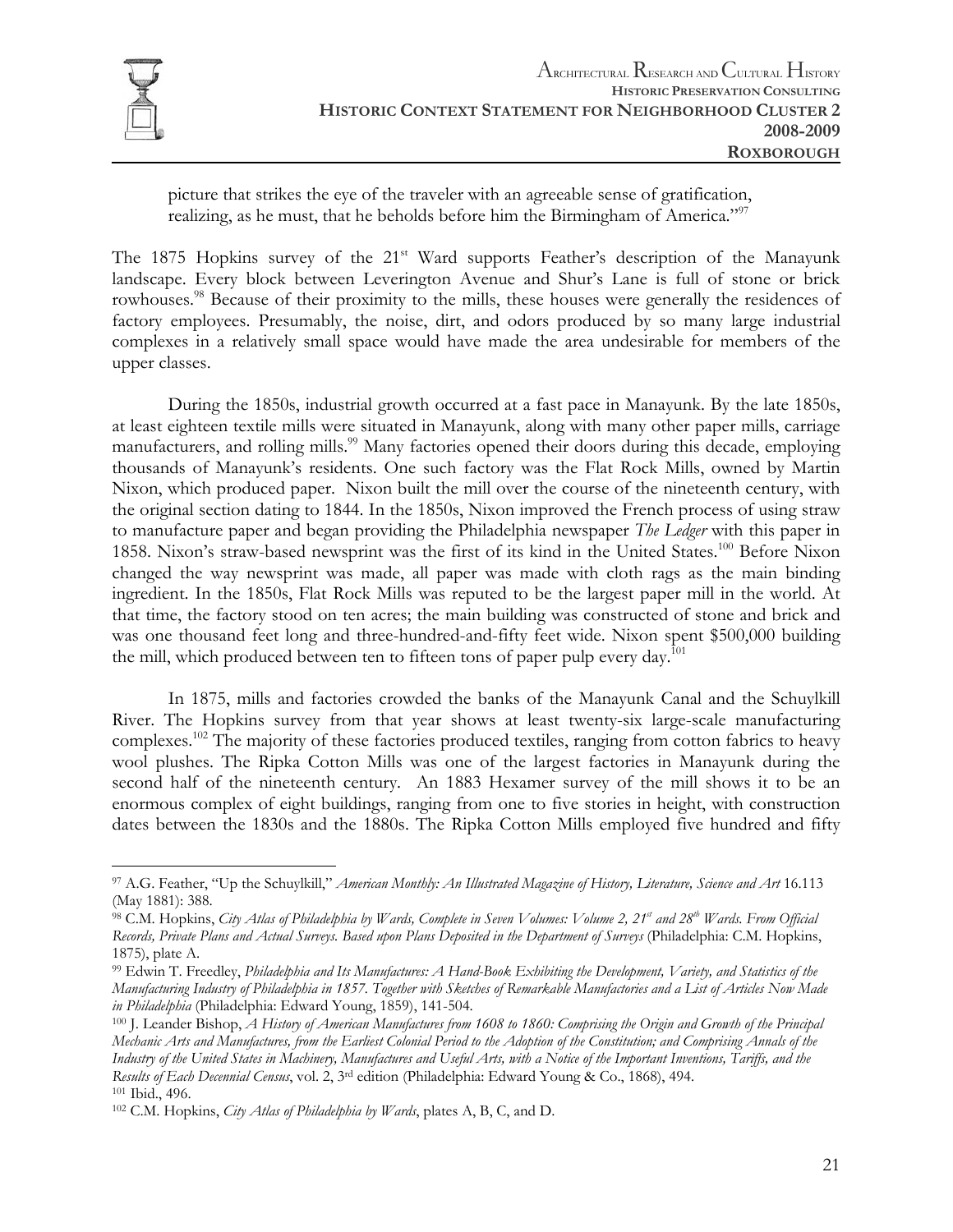

people when it was surveyed, and only one-third of those employees were male.<sup>103</sup> At the time of the survey, the factory was owned by R. Patterson. It was originally built by Joseph Ripka in the 1830s. Ripka was an Austrian immigrant who built his first factory in Manayunk in 1828. Within that first building were ten tenant factories that employed over six hundred people. Eventually, Ripka would own five mills in Manayunk, one in the Northern Liberties neighborhood of Philadelphia, one in Delaware, and one on the Pennypack Creek (located about fifteen miles northeast of the original city of Philadelphia). His factories employed over 1,200 people and grossed \$1,000,000 annually in the 1860s.104

#### *Demographic and Society in Nineteenth-Century Manayunk*

In 1819, Manayunk's population was about sixty people. As the industries of Manayunk prospered, the borough's population grew steadily.<sup>105</sup> In the middle of the nineteenth century, most of the residents of Manayunk worked in one of the area's many factories.106

| Population in Manayunk between 1824 and 1850 |       |  |
|----------------------------------------------|-------|--|
| 1824-1825                                    | 800   |  |
| 1827-1828                                    | 1,300 |  |
| 1830                                         | 1,800 |  |
| 1850                                         | 6,158 |  |

In response to the burgeoning numbers of families moving to the area for jobs, Peter and Jonathan Robeson gave land for the first school in Manayunk. Funds for the school's construction were raised by subscription and the school was finally built in 1824.<sup>107</sup> The Manayunk branch of the Post Office opened in November 1825.108

 In the first half of the nineteenth century, four churches were established in Manayunk. The first was the Mount Zion Methodist Episcopal Church, whose members began meeting in homes and at the Manayunk school house in the 1820s. Mount Zion's church was built in 1834 on Levering Street. The Methodist Episcopal faith was popular with the laboring class because of its focus on spiritual egalitarianism, which is the belief that all people are spiritually equal regardless of social standing.109 The Mount Zion congregation closed in 1922, and the building was demolished in 1969.

<sup>1</sup> 

<sup>&</sup>lt;sup>103</sup> Ernest Hexamer, "Ripka Mills," plates 1811 and 1812 of the *Hexamer General Surveys, Volume 19*, 1883.<br><sup>104</sup> J. Leander Bishop, *A History of American Manufactures from 1608 to 1860*, note 1, pages 253-254.<br><sup>105</sup> Ple Roxborough & Manayunk," 22.

<sup>&</sup>lt;sup>106</sup> Eli Bowen, *The Pictorial Sketch-Book of Pennsylvania, or Its Scenery, Internal Improvements, Resources, and Agriculture*, 8<sup>th</sup> edition (Philadelphia: W. White Smith, 1854), 42.<br><sup>107</sup> Hagner, *Early History of the Falls of Schuylkill, Manayunk, Schuylkill and Lehigh Navigation Companies, Fairmount Waterworks,* 

*Etc*., 86. 108 Jones, "Historical Sketch of Roxborough & Manayunk," 22. 109 Shelton, *The Mills of Manayunk*, 106.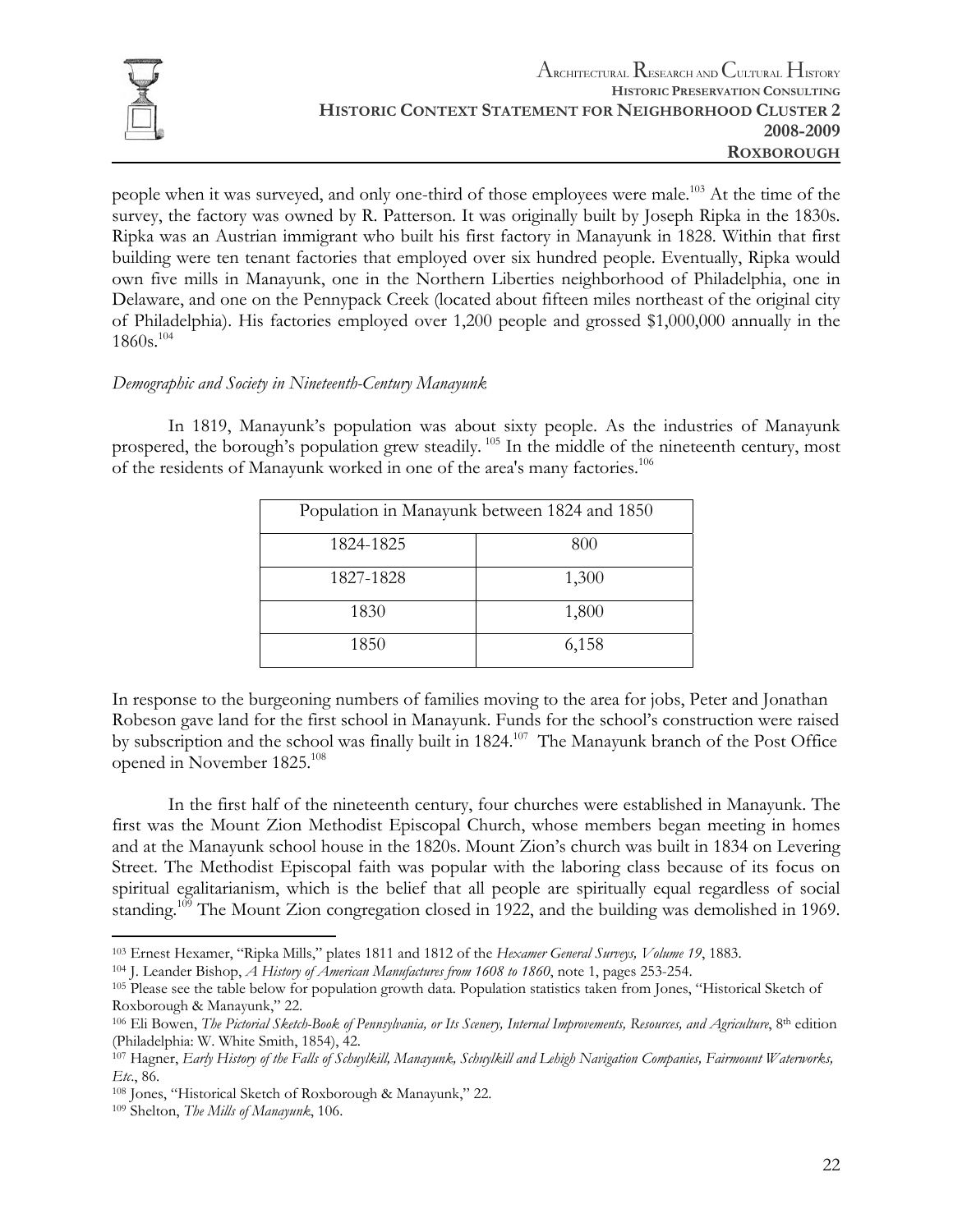

In 1832, the Presbyterian leaders in Philadelphia proper came to Manayunk and reorganized the Dutch Reformed Church as the First Presbyterian Church of Manayunk. The congregation was ethnically mixed, with members of Scotch-Irish, English, and German descent, with most members being mill employees. The first meetings took place at the home of James Darrach, a local factory owner. Soon thereafter, the thirty-five initial members began meeting in Darrach's mill, in a room Darrach set aside for church services. A few years later, the church built a one-story, stone building. Reverend Charles Brown led the congregation and took steps in increase the church's parishioners by holding local prayer meetings and by establishing a Sunday school program in Manayunk and Roxborough.<sup>110</sup> Another church from this period was St. John the Baptist Catholic Church, currently located at the corner of Rector and Cresson Streets. St. John's was the first Catholic Church in Manayunk. The church was built in 1830 and the early congregation was predominantly Irish immigrant laborers. Jerome Keating, a one-third owner of the Schuylkill Factory in Manayunk, organized the church, and many of the factory's employees were parishioners. In fact, the first church building was on land donated by Keating, which abutted factory housing.111 In the late 1880s, when the congregation outgrew the original building, a new church was built and was officially consecrated in 1894.<sup>112</sup>

 The final church built in the first half of the nineteenth century was Saint David's Episcopal Church. Whereas the congregations of the other churches built during the same period were generally composed of immigrant laborers, Saint David's drew in Manayunk's entrepreneurs, smallscale proprietors, and farmers. The church's location was one reason for the socially elite make-up. It was in the northern section of Manayunk, away from the mills and factories of Main Street. Its location also made the church accessible to Roxborough's Episcopal residents, and thus provided networking opportunities for the established merchants of Roxborough and the industrialists of Manayunk.<sup>113</sup> Industrialist Charles Hagner and Reverend Robert Davis organized the church in the early 1830s. Saint David's first church was built in 1832, and was enlarged in 1857. A fire destroyed the church in 1879 and a second church was built one year later. Located at Saint David's and DuPont Streets, architect James Stafford designed the second church.<sup>114</sup>

 In the second half of the nineteenth century, at least eight more churches opened their doors to the residents of Manayunk. Ebenezer Methodist Church, located at Gay and Mansion Streets, was organized in 1847. In the 1880s, the church had a large following of over three hundred and fifty members.115 Three Catholic churches were established in this period, each one focused on a different ethnic group. The Church of Saint Mary of the Assumption was a German Catholic church, organized in 1847. The Church of the Holy Family, founded in 1885, had a principally Irish membership. Finally, the Church of Saint Josaphat, which was established in 1898, had a primarily

 $\overline{a}$ 110 Thomas Murphy, *The Presbytery of Log College; or, the Cradle of the Presbyterian Church in America* (Philadelphia: Presbyterian Board of Publication and Sabbath-School Work, 1889), 335-337.<br><sup>111</sup> Shelton, *The Mills of Manayunk*, 108-109.<br><sup>112</sup> http://freepages.genealogy.rootsweb.ancestry.com/~dynamo53/Manayunk/ManayunkChurches.html (accessed 5

August 2009).<br><sup>113</sup> Shelton, *The Mills of Manayunk*, 109-110.

<sup>113</sup> Shelton, *The Mills of Manayunk*, 109-110. 114 Scharf and Westcott, *The History of Philadelphia*, vol. 2, 1352; http://www.stdavidsmanayunk.org/history1.html (accessed 5 August 2009).

<sup>115</sup> Scharf and Westcott, *The History of Philadelphia*, vol. 2, 1399.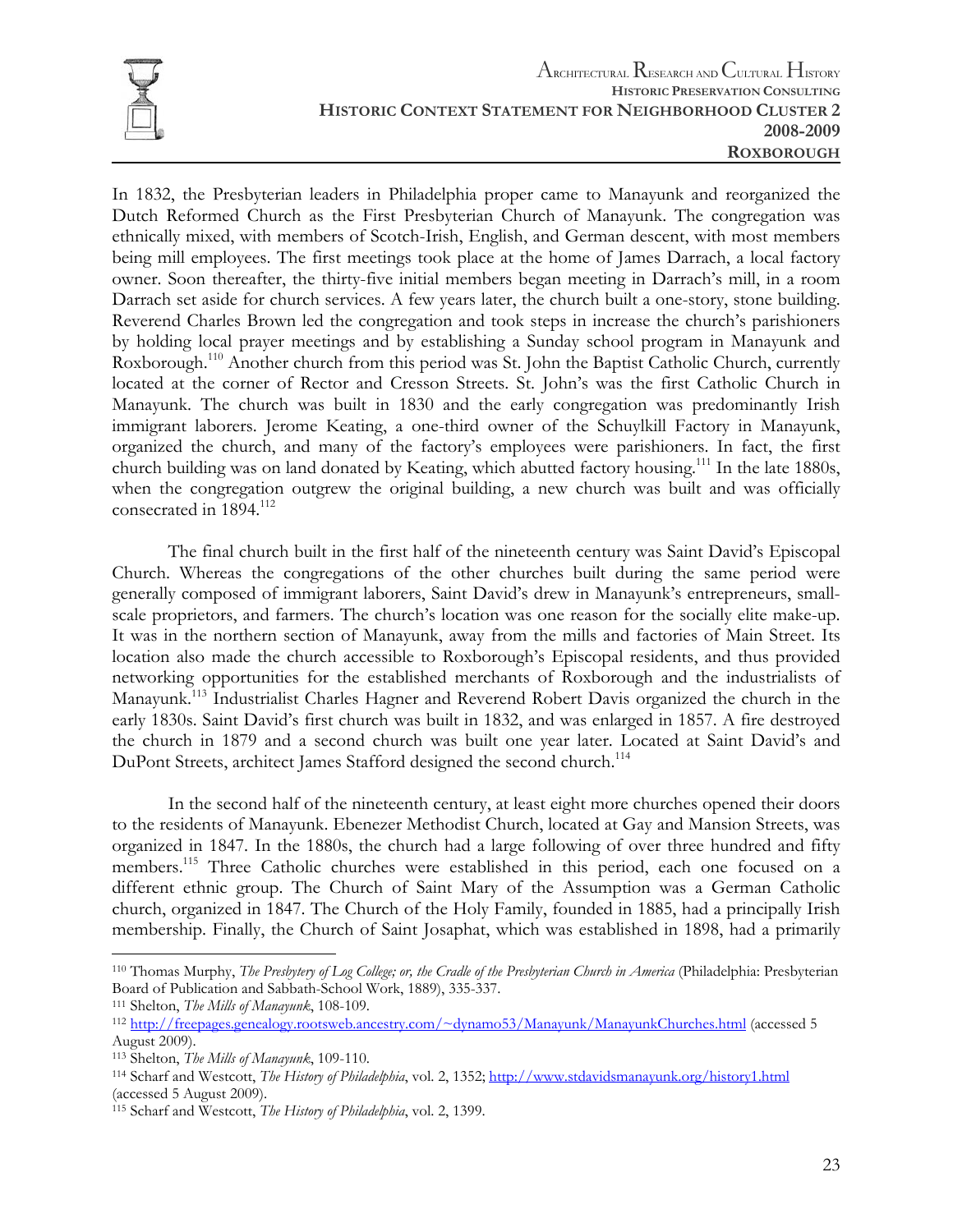

Polish congregation. The year of organization of these three Catholic churches corresponds to periods of peak influx of immigrants of the respect ethnic groups to Manayunk. A wave of German immigrants came to Manayunk in the 1840s, necessitating the establishment of a German Catholic church. While the Irish already had a Catholic church in Manayunk when the Church of the Holy Family was founded, their numbers quickly became so great that another church became necessary. At the very end of the nineteenth century, Polish immigrants appeared in Manayunk as eastern Europeans increasingly made their way to the United States. Shortly after their arrival, the Church of Saint Josaphat was established.

#### *Transportation in Nineteenth-Century Manayunk*

 The Manayunk Canal was the main transportation route for goods in and out of the Philadelphia area. Until the middle of the nineteenth century, the canal was the only shipping method available. The Schuylkill Navigation Company took advantage of their monopoly and pushed shipping rates to exceedingly high levels. In response to the problem of expensive transportation for goods along the canal, the Pennsylvania Legislature approved the establishment of the Philadelphia and Reading Railroad (P&RR) line between Reading and Manayunk in the early 1830s. Construction began in 1835 and the line was completed in 1842. By 1844, more coal was transported by rail than by the canal. The Schuylkill Navigation Company lowered their shipping rates in response to this competition and widened the canal to allow for heavier traffic. In the 1850s and 1860s, the canal business turned its greatest profit and moved the most coal, topping out at 1.7 million tons.<sup>116</sup>

 Although technically outside the neighborhood but nonetheless an important aspect of its historic context, one of the P&RR's more significant structures is the Flat Rock Tunnel in West Manayunk. This has been recorded as the ninth railroad tunnel built in the United States, constructed in 1840; it was the third, and final, tunnel built by the P&RR for the line between Philadelphia and Reading. Engineered by Moncure and Wirt Robinson, laborers hand-drilled the tunnel through gneiss and blasted with black powder. Building the tunnel cost almost \$10,000. The entrance and exit to the tunnel are identically constructed, with stilted elliptical arches of concrete. Decorating the portals are "V-shaped grooves to represent joints between rusticated voussoirs and rusticated ashlar stonework."117 In the late 1850s, and again in 1875 and 1884, the P&RR widened the tunnel to make room for wider-gauged tracks and larger railcars.<sup>118</sup>

1

<sup>116 &</sup>quot;Philadelphia & Reading Railroad, Flat Rock Tunnel," *Historic American Engineering Record*, HAER No. PA-539, pages 1-3, from the Library of Congress, http://memory.loc.gov/cgi-bin/query/D?hh:2:./temp/~ammem\_n6CX:: (accessed 6 August 2009); Mintz and Smith, "National Register of Historic Places Inventory-Nomination Form, Manayunk Main

Street Historic District," section 8, pages 2-3.<br><sup>117</sup> "Philadelphia & Reading Railroad, Flat Rock Tunnel," *Historic American Engineering Record*, HAER No. PA-539, page 2, from the Library of Congress, http://memory.loc.gov/cgi-bin/query/D?hh:2:./temp/~ammem\_n6CX:: (accessed 6 August 2009)

<sup>118</sup> Ibid., pages 4-6.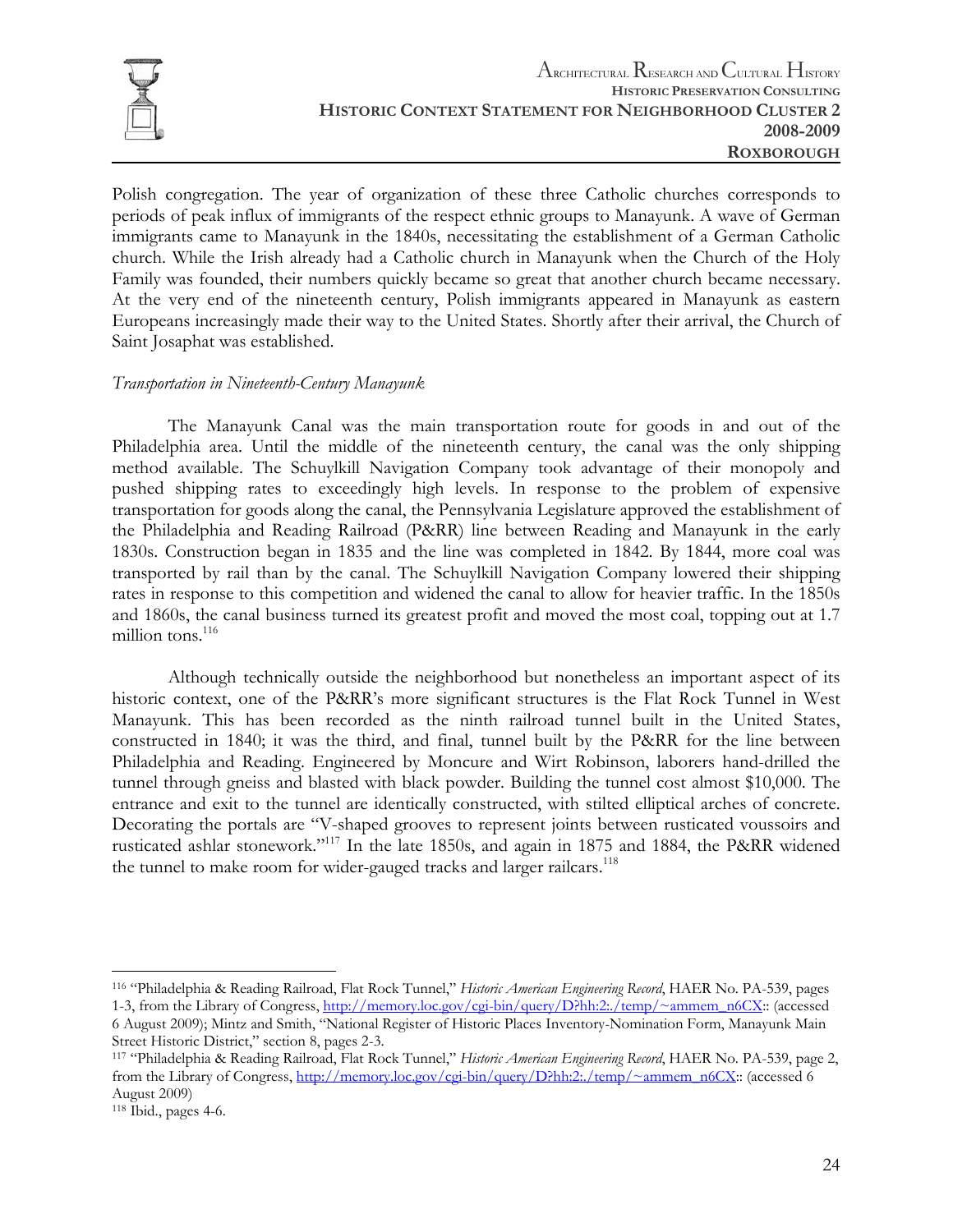

#### **Twentieth-Century Manayunk**

 Throughout the 1910s and the early 1920s, at least fifty manufacturing companies or individuals conducted business in Manayunk.119 Industries ranged from large-scale textile and paper factories to smaller furniture and rug makers. Most industries were clustered on or near Main Street. Textiles, specifically yarns, were the most common industry during the early twentieth century.<sup>120</sup> Paper manufacturing, which had been so dominant in Manayunk during the nineteenth century decreased in importance in the twentieth century.<sup>121</sup> In fact, after the 1920s, "no significant new industrial development occurred in Manayunk."122 During the Great Depression, many of Manayunk's factories closed and Main Street's role as a shopping district became less significant. After the easing of economic hardship, retail development began on Ridge Avenue.<sup>123</sup> What little industry was left in Manayunk after the Great Depression closed after World War II, such as the American Bridge Company and the Pencoyd Iron Works.

 Although jobs vanished when Manayunk's factories closed, many of the area's residents remained. The area continued to be dominated by the working class. J.M. Brewer's 1934 map, which provided data about real estate in Philadelphia for lenders, realtors, and appraisers, designates significant portions of Manayunk as a middle- and lower-class residential zone.<sup>124</sup> Further, Home Owners' Loan Corporation (HOLC) maps from 1936 and 1937 also describe Manayunk as an area "definitely declining."125 The area description for the 1936 map further states that "almost all of the mills have been closed for some years and most of the population has found employment in other parts. In spite of this, its population has remained more or less static, due partially to racial reasons and partly to religious ones."<sup>126</sup> The 1937 HOLC gave Manayunk a security rating of "D" because of the age of the dwellings in the area, many of which dated to the middle of the nineteenth century.<sup>127</sup> The area description for this map also states that forty percent of Manayunk residents were foreignborn Polish.<sup>128</sup>

 A 1955 City Planning Commission report on Manayunk further characterizes the decay of the neighborhood, chiefly because of the departure of industry from the area. The report asserts:

1

<sup>119</sup> *First Industrial Directory of Pennsylvania*, Department of Labor and Industry (Harrisburg: Bureau of Statistics and Information, 1914), entire source; *Third Industrial Directory of Pennsylvania*, Department of Labor and Industry (Harrisburg:

J.L.L. Kuhn, 1920), entire source.

<sup>120</sup> Ibid.<br><sup>121</sup> Mintz and Smith, "National Register of Historic Places Inventory-Nomination Form, Manayunk Main Street Historic District," section 8, page 4.

<sup>&</sup>lt;sup>122</sup> Ibid., section 8, page 6.<br><sup>123</sup> Ibid., section 8, page 7.<br><sup>124</sup> J.M. Brewer, *Map of Philadelphia*, 1934, <u>http://cml.upenn.edu/redlining/brewer.html</u> (accessed 6 August 2009).<br><sup>125</sup> Home Owners' Loan Corporation, *S* 

http://cml.upenn.edu/redlining/HOLC\_1936.html (accessed 6 August 2009),<br>http://cml.upenn.edu/redlining/PDFs/HOLC1936/libroE.pdf (accessed 6 August 2009).

<sup>&</sup>lt;sup>126</sup> Ibid., http://cml.upenn.edu/redlining/PDFs/HOLC1937/libroD5.pdf (accessed 6 August 2009).<br><sup>127</sup> Home Owners' Loan Corporation, *Security Map of Philadelphia*, 1937,

http://cml.upenn.edu/redlining/HOLC\_1937.html, http://cml.upenn.edu/redlining/PDFs/HOLC1937/libroD5.pdf (accessed 6 August 2009).

<sup>&</sup>lt;sup>128</sup> Ibid., http://cml.upenn.edu/redlining/PDFs/HOLC1937/libroD5.pdf (accessed 6 August 2009).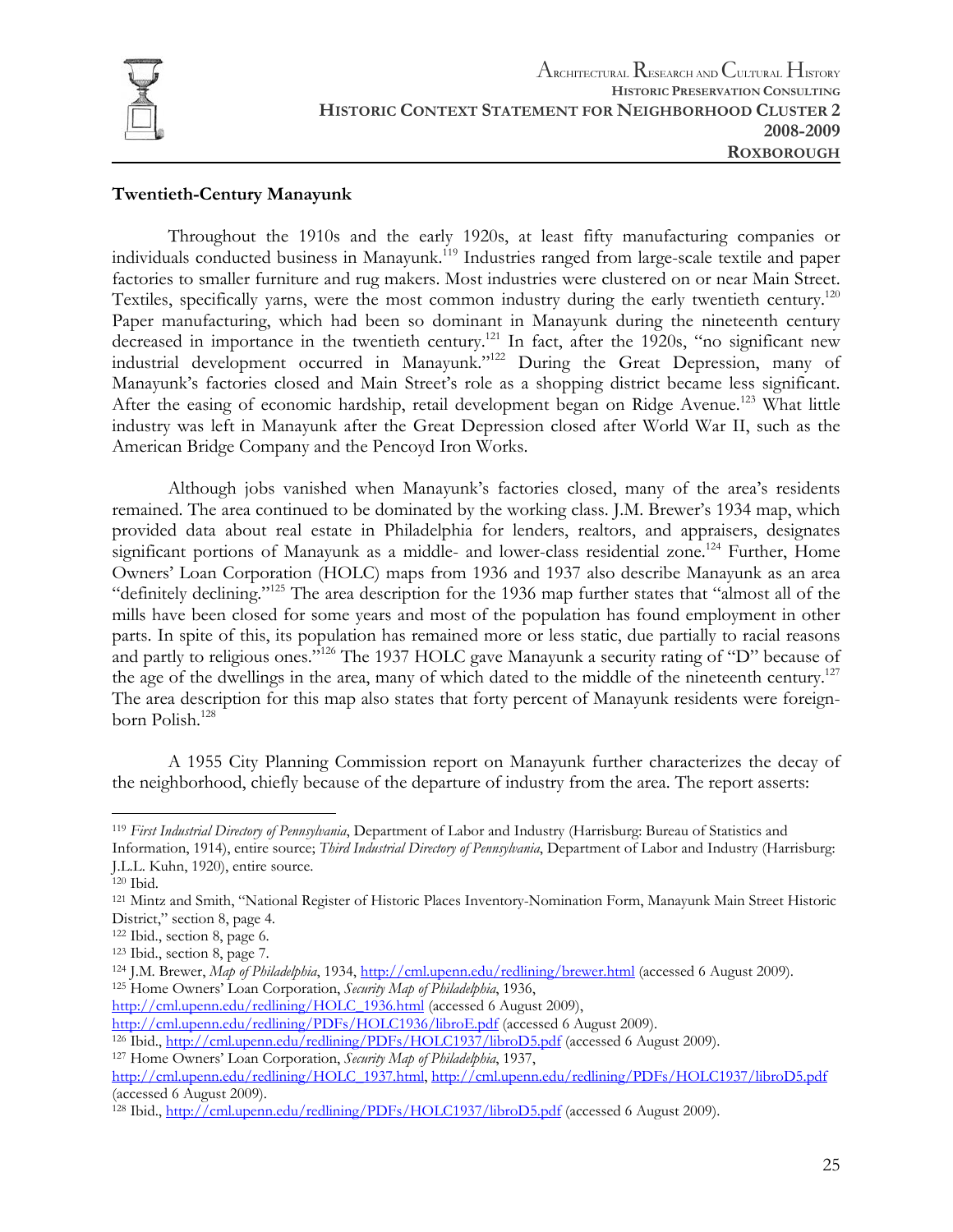

"The land use and type of residential structure in Manayunk are typical of those from the early days of industrial expansion, inefficient and unpleasant from the present day point of view. The Schuylkill cannot be employed for recreation because it is separated from the community by a barrier of mills and railroads. One of the problems of the area is the redevelopment of land presently occupied by derelict or abandoned factories…Other problems to be faced in Manayunk include the overexpanded, blighted commercial development along Main Street and the housing problem. The bulk of dwelling units in Manayunk was constructed 50 years ago and many are in need of repair."<sup>129</sup>

Despite the neighborhood's mid-twentieth-century seeming deterioration, especially the areas adjacent to the Main Street industrial area, Manayunk still offered its residents support services. Two community centers, the North Light Boys Club on Green Lane and the Mount Vernon Community House on Umbria Street, offered children and adults with a variety of activities, such as music, sports, mothers' clubs, and adult education. The Northern Home for Children, which served all of Pennsylvania in the 1950s, was an institution for parentless and neglected children. The Nazarene Home for the Aged on Flamingo Street in West Manayunk provided elder-care for women over sixty-five years old.<sup>130</sup> Further, in the 1950s, Hamilton Park, located at Fountain and Fowler Streets, became available for Manayunk residents. The park offered a baseball diamond and field house, swings and other play equipment, and a basketball court.<sup>131</sup>

 Despite the industrial exodus of the 1930s, Manayunk was still the home of some large factories that provided many jobs for area residents in the 1950s. The Container Corporation of America was the largest of the factories, employing over 1,000 people. While the Container Corporation was by far the largest enterprise in Manayunk, the most dominant industry was still textiles, especially yarns. Mercer Yarns and F.S. Nelson Yarns were two of the larger yarn mills, employing somewhere between one hundred and one thousand employees.<sup>132</sup>

 The most significant economic change in Manayunk after World War II began in the 1980s, when gentrification and revitalization began to affect both the existing residential building stock as well as commercial properties on and near Main Street, changing the profile of retail to boutiques and up-market restaurants. In the early 2000s, this trend continued.

#### **Conclusion**

<sup>129</sup> City Planning Commission, *The Roxborough-Manayunk Area: A Pre-Planning Study* (Philadelphia: City Planning Commission, 1955), 1, digitized by The Schoenberg Center for Electronic Text and Image in the University of Pennsylvania, http://sceti.library.upenn.edu/pages/index.cfm?so\_id=5986&pageposition=1&level=2 (accessed 6 August 2009).

<sup>130</sup> Ibid., 24.<br><sup>131</sup> The park cost \$125,000 to build. Ibid., 26.<br><sup>132</sup> Unfortunately, more exact data to the number of employees cannot be had from this source. Ibid., 32.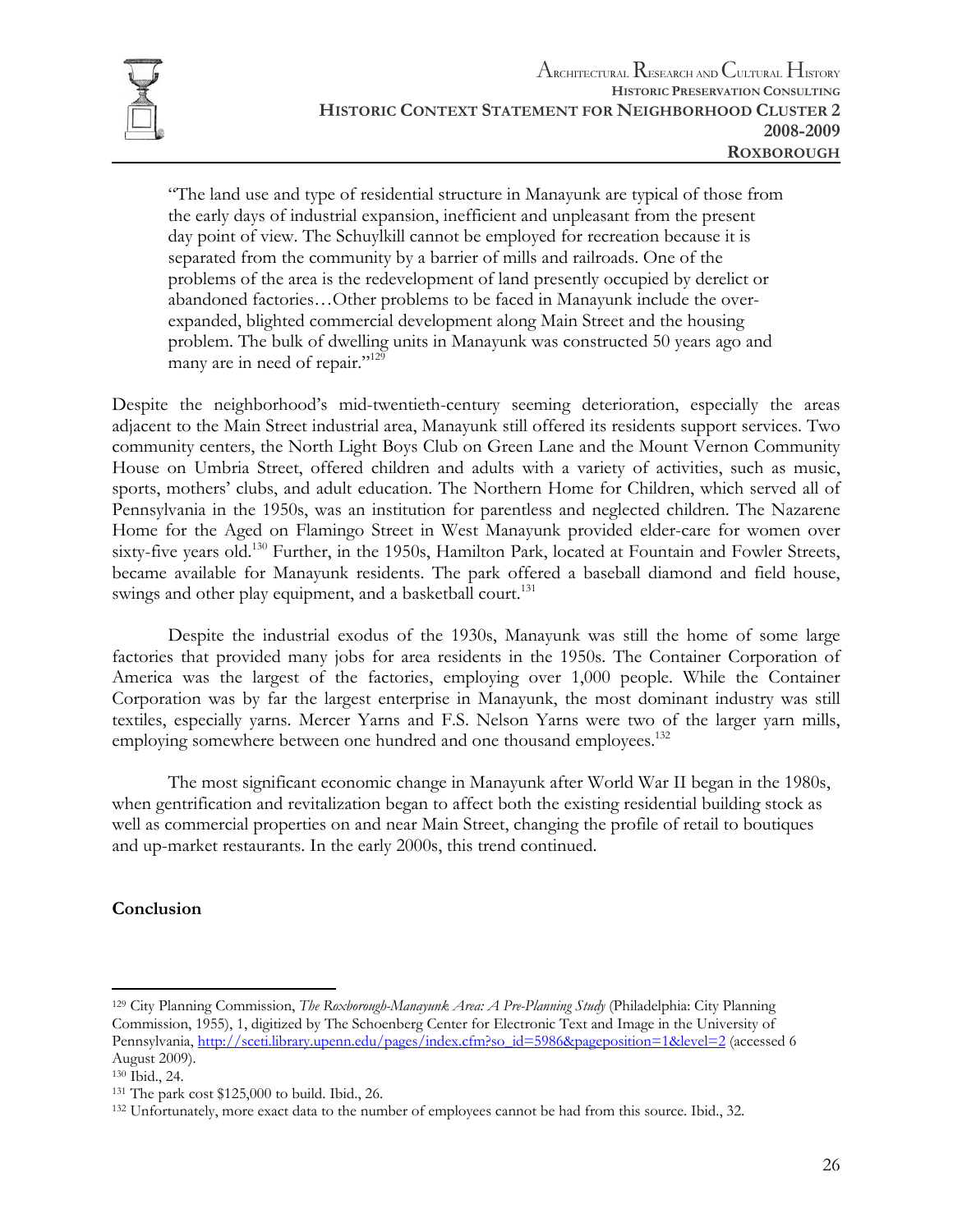

 Manayunk's most significant historical period took place during the middle of the nineteenth century. Industry grew rapidly, transportation lines for shipping and travel criss-crossed the landscape, and the area's population surged with English, German, Irish, Italian, and Polish immigrants. These aspects of nineteenth-century Manayunk are its most unique characteristics, and thus, the most important developments in the area's history. When the Great Depression hit the United States in the late 1920s, Manayunk suffered along with the rest of industrialized America. Factories closed and jobs vanished. Yet, Manayunk's population persisted through the middle of the twentieth century, choosing to find employment in other areas of the city while remaining in the neighborhood. Because Manayunk's development was, to some extent, separate from the rest of Philadelphia, there was a strong sense of neighborhood identity which kept the community in Manayunk long after the driving force behind its settlement disappeared. The character of the neighborhood has changed with gentrification beginning in the 1980s, but it remains a vital section of the city with substantial amounts of historic fabric in place to convey its historic periods of development.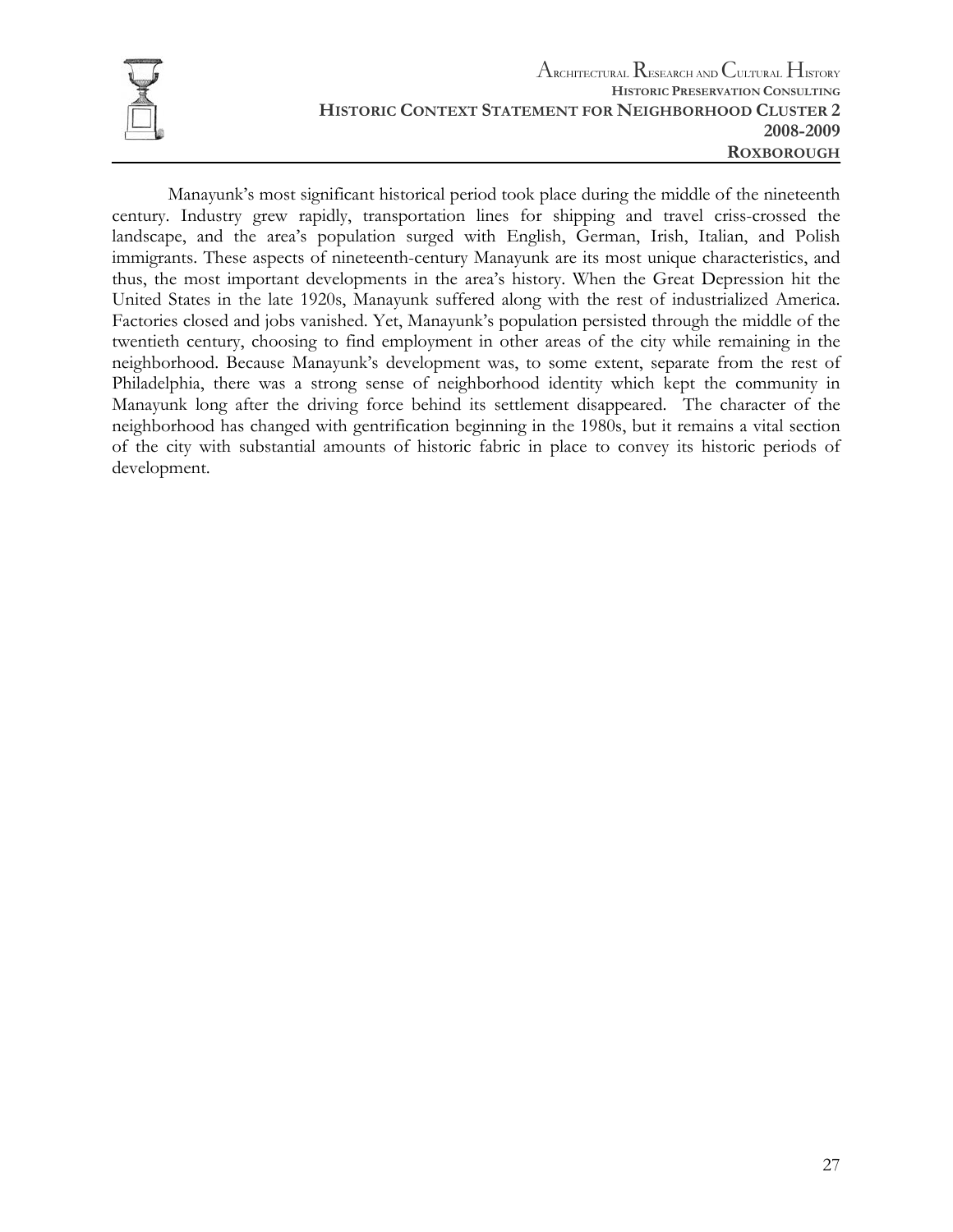

## **KEY BIBLIOGRAPHY**

- *The American Historical Record, and Repetory of Notes and Queries Concerning the History and Antiquites of America and Biographies of Americans*. Vol. 2. Philadelphia: Samuel P. Town, 1873.
- *American Street and Railway Investments: A Supplement to the Street Railway Journal*. New York: The Street Railway Publishing Co., 1899.
- *Annual Report of the Secretary of Internal Affairs of the Commonwealth of Pennsylvania, Part IV: Railway, Canal, Navigation, Telegraph and Telephone Companies*. Pennsylvania: Clarence M. Busch, 1895.
- Bicknell, Joseph D. "The Wissahickon in History, Story and Song." Paper read before the City History Society of Philadelphia, October 10, 1906. In *Philadelphia History: Consisting of Papers Read before the City History Society of Philadelphia*. Philadelphia: City History Society of Philadelphia, 1917. 1-24.
- Bishop, J. Leander. *A History of American Manufactures from 1608 to 1860: Exhibiting the Origin and Growth of the Principal Mechanic Arts and Manufactures, from the Earliest Colonial Period to the Adoption of the Constitution; and Comprising Annals of the Industry of the United States in Machinery, Manufactures and Useful Arts, with a Notice of the Important Inventions, Tariffs, and the Results of Each Decennial Census*. Vol. 2. 3rd Edition. Philadelphia: Edward Young & Co., 1868.
- Bowen, Eli. *The Pictorial Sketch-Book of Pennsylvania, or Its Scenery, Internal Improvements, Resources, and Agriculture*. 8th Edition. Philadelphia: W. White Smith, 1854.
- Boynton, Carole. *Andorra: The Diary of a Community*. Philadelphia: The Andorra Homes Civic Association, no date.
- Brewer, J.M. *Map of Philadelphia*. 1934. http://cml.upenn.edu/redlining/brewer.html. Accessed 6 August 2009.
- Bromley, George W. & Walter S. *Atlas of the City of Philadelphia, Volume 12, Twenty-First Ward: From Actual Surveys and Official Plans of the Survey Department*. Philadelphia: G.W. Bromley & Co., 1892.
- "Canal Locks at Manayunk, Pa." *Atkinson's Casket*. No. 11 (November 1835): 637.
- Contosta, David R. *A Philadelphia Family: The Houstons and Woodwards of Chestnut Hill*. Philadelphia: University of Pennsylvania Press, 1988.
- Cooperman, Emily T. "National Register of Historic Places Registration Form, Upper Roxborough Historic District." 2001. On file at the Pennsylvania Historical and Museum Commission.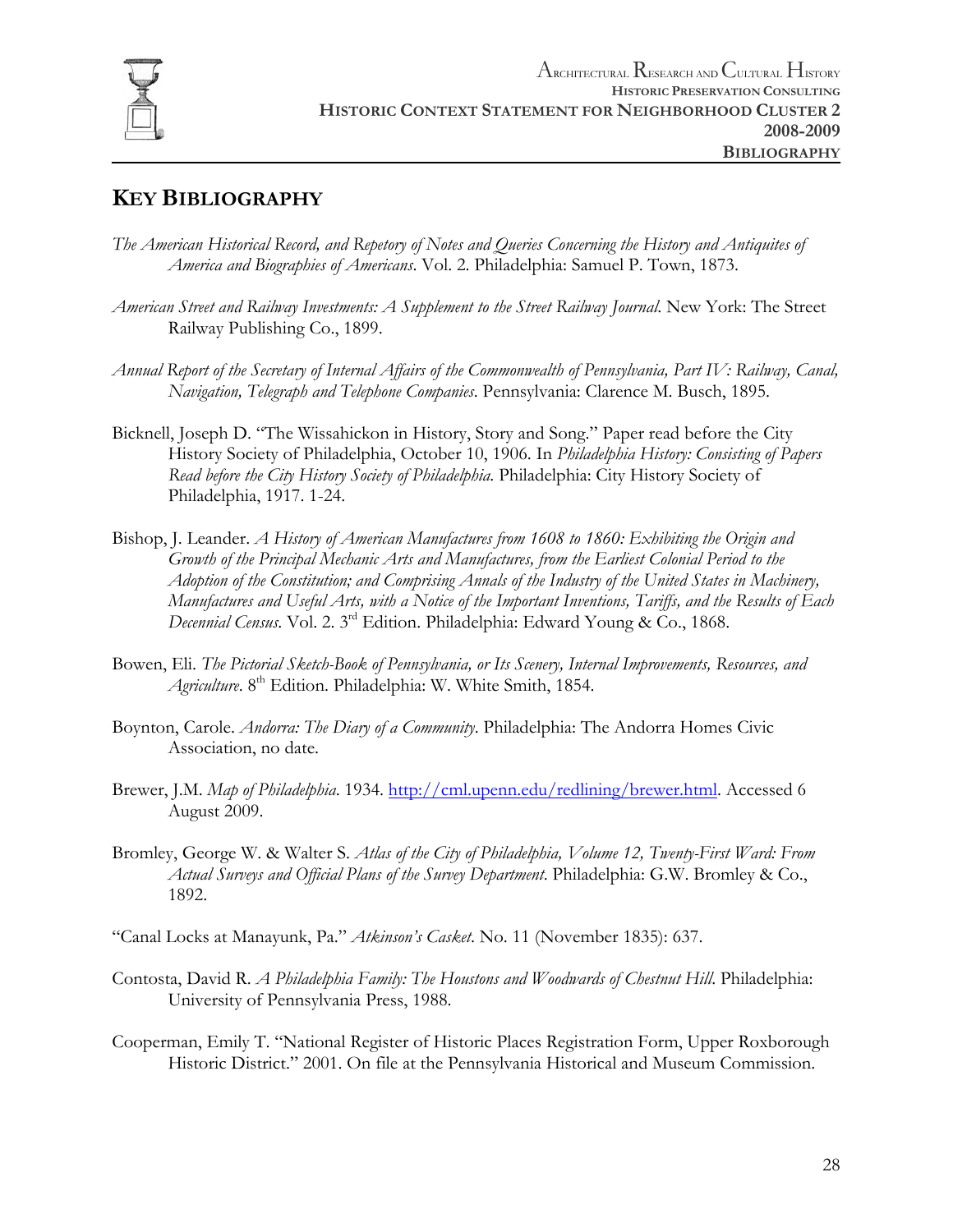

- Day, Sherman. *Historical Collections of the State of Pennsylvania Containing a Copious Selection of the Most Interesting Facts, Traditions, Biographical Sketches, Anecdotes, Etc. Relating to Its History and Antiquities, Both General and Local, with Topographical Descriptions of Every County and All the Larger Towns in the State*. Philadelphia: George W. Gorton, 1843.
- Ellet, Jr., Charles. *A Map of the County of Philadelphia from Actual Survey Made under the Direction of Charles Ellet, Jr., Civil Engineer, and in Accordance with the Act of Assembly Passed June 30<sup>th</sup>, 1839. West* Philadelphia Community History Center. http://www.archives.upenn.edu/histy/features/wphila/maps/map1843ellet.html (accessed 23 July 2009).
- "Extracts of an Oration Delivered at the Church in Manayunk, July 4, 1828 by Dr. J.A. Elkinton." *Hazard's Register of Pennsylvania* 2.1 (19 July 1828): 14-15.
- Feather, A.G. "Up the Schuylkill." *American Monthly: An Illustrated Magazine of History, Literature, Science and Art*. 16.113 (May 1881): 385-408.
- Federal Works Progress Administration for the Commonwealth of Pennsylvania. Philadelphia *Real Property Survey: Colored Housing, Manayunk and Roxborough, District E, Ward 21*. Philadelphia Surveys. WPA Project 4744. Philadephia: Bound by the Free Library of Philadephia, 1936.
- "Fifty Years of Consolidated Philadelphia." The Year Book of the Pennsylvania Society. Barr Ferree, ed. New York: The Pennsylvania Society, 1905.
- *First Industrial Directory of Pennsylvania*. Department of Labor and Industry. Harrisburg: Bureau of Statistics and Information, 1914.
- Freedley, Edwin T. *Philadelphia and Its Manufactures: A Hand-Book Exhibiting the Development, Variety, and Statistics of the Manufacturing Industry of Philadelphia in 1857. Together with Sketches of Remarkable Manufactories, and a List of Articles Now Made in Philadelphia*. Philadelphia: Edward Young, 1859.
- Green, James. *The Rittenhouse Mill and the Beginnings of Papermaking in America*. Philadelphia: The Library Company of Philadelphia and Friends of Historic RittenhouseTown, 1990.
- Hagner, Charles V. *Early History of the Falls of Schuylkill, Manayunk, Schuylkill and Lehigh Navigation Companies, Fairmount Waterworks, Etc*. Philadelphia: Claxton, Remsen, & Haffelfinger, 1869.
- Hexamer, Ernest. "Ripka Mills." Plates 1811-1822 in of the *Hexamer General Surveys, Volume 19*. 1883.
- "Historical Sketch of the Rittenhouse Papermill; the First Erected in America, A.D. 1690." The Pennsylvania Magazine of History and Biography 20 (1896): 315-333.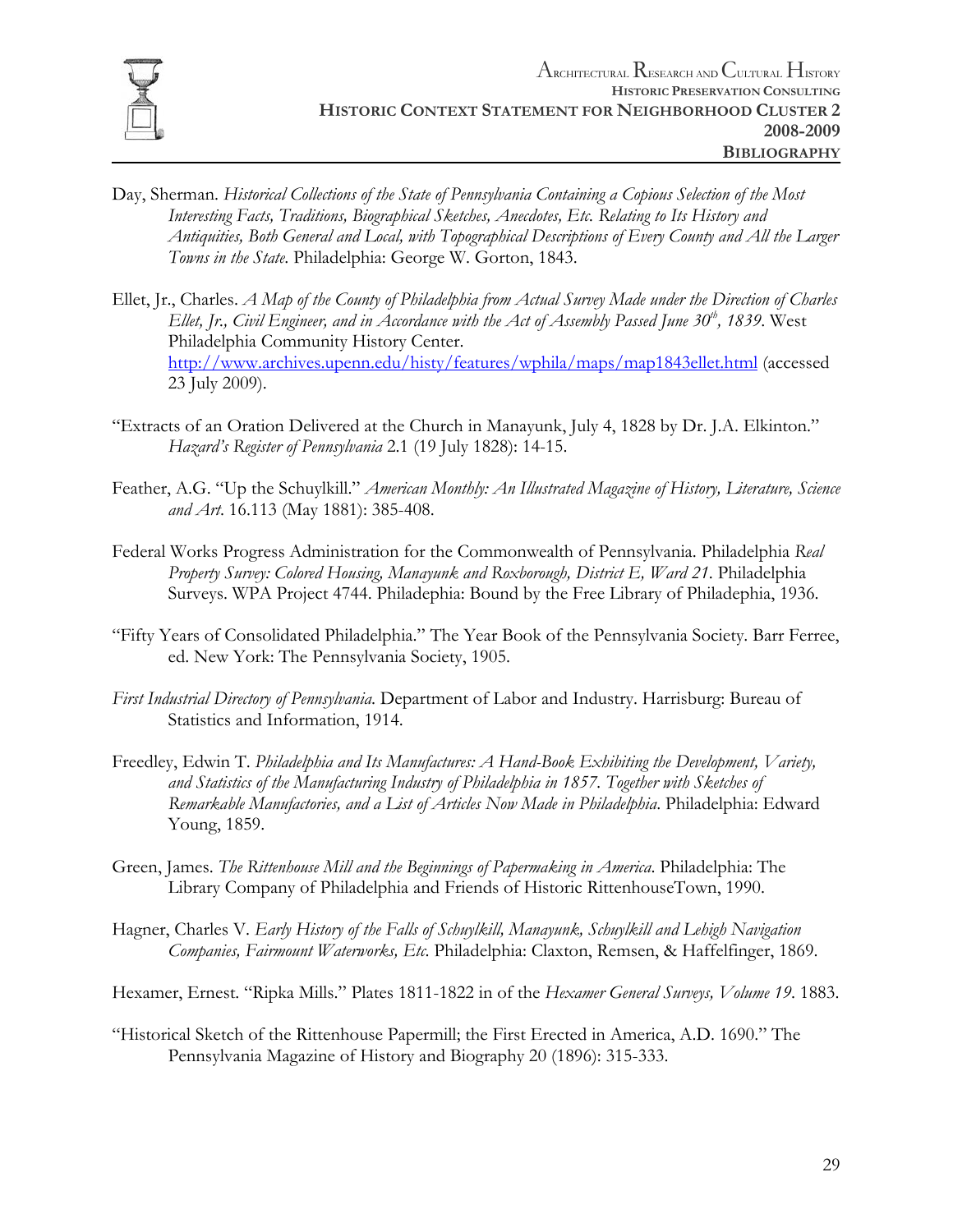

- "History of Green Valley Country Club." Http://www.memberstatements.com/tour/tours.cfm?tourID=5211. Accessed 18 July 2009.
- History of St. David's Church in Manayunk. http://www.stdavidsmanayunk.org/history1.html. Accessed 5 August 2009.
- Home Owners' Loan Corporation. *Security Map of Philadelphia*. 1936. http://cml.upenn.edu/redlining/HOLC\_1936.html. http://cml.upenn.edu/redlining/PDFs/HOLC1936/libroE.pdf. Accessed 6 August 2009.

\_\_\_\_\_\_\_\_\_\_. *Security Map of Philadelphia*. 1937. http://cml.upenn.edu/redlining/HOLC\_1937.html. http://cml.upenn.edu/redlining/PDFs/HOLC1937/libroD5.pdf. Accessed 6 August 2009.

- Hopkins, C.M. *City Atlas of Philadelphia by Wards, Complete in Seven Volumes: From Official Records, Private*  Plans and Actual Surveys. Based upon Plans Deposited in the Department of Surveys. Vol. 2, 21<sup>st</sup> and 28th Wards. Philadelphia: C.M. Hopkins, 1875.
- Jones, Horatio Gates. "Historical Sketch of Roxborough and Manayunk." Manayunk, Roxborough and Falls of Schuylkill Directory for 1883. Philadelphia: Burk & McFetridge, 1883.
- Klinge, Frank H.M. *Atlas of the 21<sup>st</sup> Ward of Philadelphia*, Pennsylvania: From Official Plans and Records and *Actual Surveys*. Lansdale, PA: Frank H.M. Klinge Engineers and Publishers, 1929.
- *Laws of the General Assembly of the State of Pennsylvania at the Session of 1857 in the Eighty-First Year of Independence*. Harrisburg: A. Boyd Hamilton, 1857.
- *The Levering Family; or, a Genealogical Account of Wigard Levering and Gerhard Levering, Two of the Pioneer Settlers of Roxborough Township, Philadelphia County, Pennsylvania*. Philadelphia: King & Baird, 1858.
- *Livezey House, Livezey Lane & Wissahickon Creek, Philadelphia, Philadelphia County, PA*. HABS report. From Library of Congress, Historic American Buildings Survey. http://memory.loc.gov/cgibin/ampage?collId=hhdatapage&fileName=pa/pa0900/pa0972/data/hhdatapage.db&recN um=2&itemLink=r?ammem/hh:@FIELD%28DOCID+@BAND%28@lit%28PA0972%2 9%29%29 (accessed 23 July 2009).
- *Manayunk, Roxborough and Falls of Schuylkill Directory for 1883*. Philadelphia: R.W. Givin, 1883.
- "Manayunk Churches".

http://freepages.genealogy.rootsweb.ancestry.com/~dynamo53/Manayunk/ManayunkChur ches.html. Accessed 5 August 2009.

Miles, Joseph Starne and Rev. William H. Cooper. *A Historical Sketch of Roxborough, Manayunk, and Wissahickon*. Philadelphia: George Fein & Co., 1940.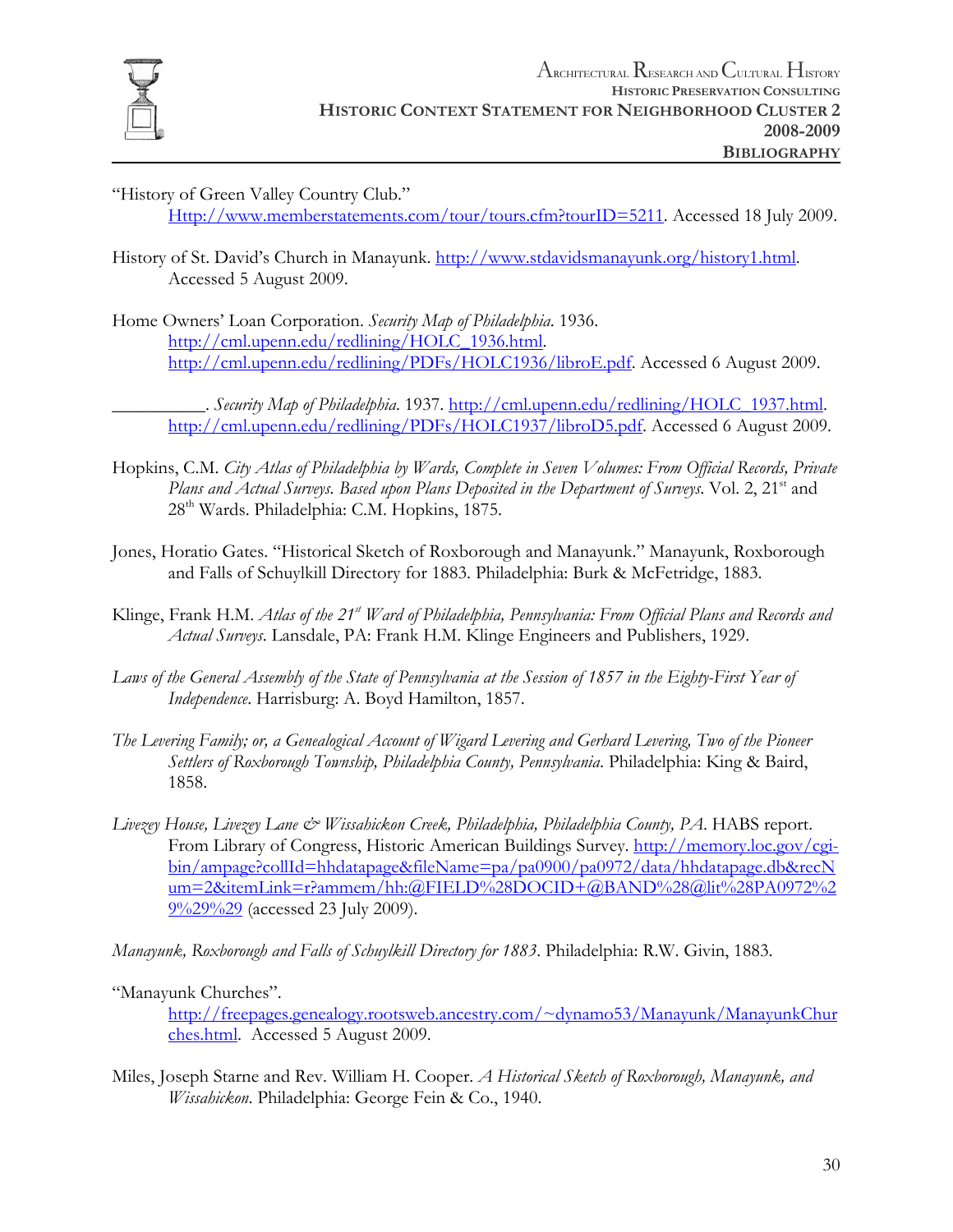

- Mintz, Elizabeth and Kay Smith. "National Register of Historic Places Inventory-Nomination Form, Manayunk Main Street Historic District." 1982. On file with the Pennsylvania Historical and Museum Commission, Harrisburg.
- Myers, Nicholas. *Milestones in History, 1690-1990: Roxborough, Manayunk, Wissahickon, Andorra*. Philadelphia: The Roxborough-Manayunk-Wissahickon Historical Society, 1990.
- "Philadelphia & Reading Railroad, Flat Rock Tunnel." *Historic American Engineering Record*. HAER No. PA-539. From the Library of Congress. http://memory.loc.gov/cgibin/query/D?hh:2:./temp/~ammem\_n6CX Accessed 6 August 2009.
- "Report of a Committee of the Stockholders of the Conestogo Navigation Company." *Hazard's Register of Pennsylvania* 10.4 (28 July 1833): 54-59.
- Philadelphia City Planning Commission. *The Roxborough-Manayunk Area: A Pre-Planning Study*. Philadelphia: City Planning Commission, 1955. Digitized by the Schoenberg Center for Electronic Text and Image in the University of Pennsylvania. http://sceti.library.upenn.edu/pages/index.cfm?so\_id=5986&pageposition=1&level=2. Accessed 6 August 2009.
- Plans & Registry Division, Bureau of Engineering Surveys & Zoning, Department of Public Works, Federal Works Progress Administration for Pennsylvania. *Philadelphia Land Use Map, 1942: Land-Use Zoning Project No. 18313*. Map Collection at the Free Library of Philadelphia, 1942.
- "Ridge Avenue Passenger Railway Company v. City of Philadelphia." July 15, 1897. The Atlantic Reporter 37 (May 5-August 25, 1897): 910-912.
- Sachse, Julius Friedrich. *The German Sectarians of Pennsylvania, 1708-1742: A Critical and Legendary History of the Ephrata Cloister and the Dunkers*. Philadelphia: P.C. Stockhauser, 1899.
- Scharf, J. Thomas and Thompson Wescott. *History of Philadelphia, 1608-1884*. Philadelphia: L.H. Everts & Co., 1884.
- "Schuylkill Canal." *Hazard's Register of Pennsylvania*. Samuel Hazard, ed. 11.10 (September 1833): 29.
- Shelton, Cynthia J. *The Mills of Manayunk: Industrialization and Social Conflict in the Philadelphia Region, 1787-1837*. Baltimore: Johns Hopkins University Press, 1986.
- Spencer, Rev. David. *The Early Baptist of Philadelphia*. Philadelphia: William Syckelmoore, 1877.
- Sumner, Helen L. *Report on Condition of Woman and Child Wage-Earners in the United States, Volume IX: History of Women in Industry in the United States.* 61<sup>st</sup> Congress, 2<sup>nd</sup> Session. Document No. 645. Washington D.C.: Government Printing Office, 1910.